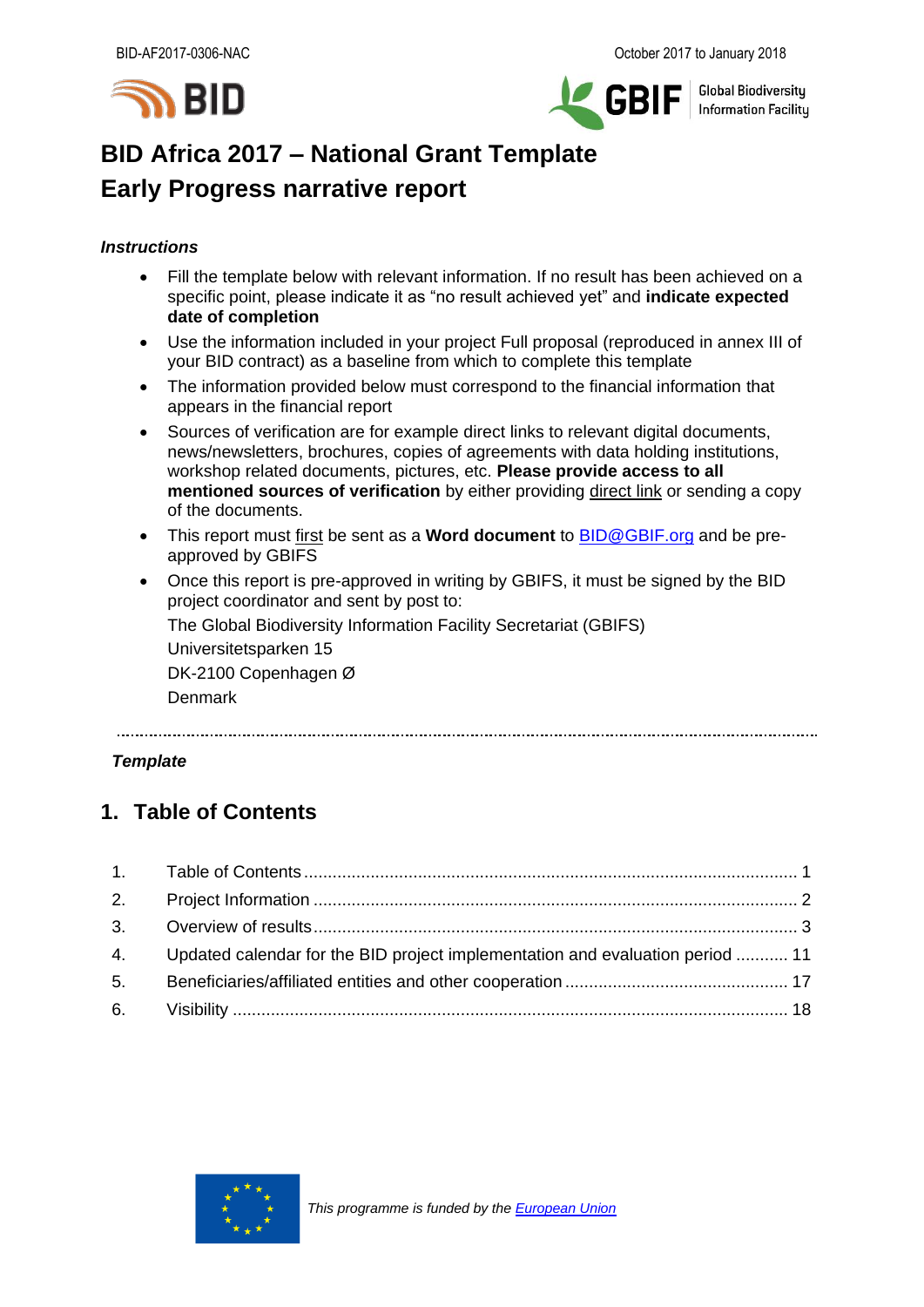



## <span id="page-1-0"></span>**2. Project Information**

### **2.1. Project Coordinator: Institution/network/agency name:**

Dr Miasa Eustache: University of Toamasina, Institut Supérieur de Sciences, Environnemet & Développement Durable (ISSEDD), together with

Dr Vere Ross-Gillespie: GroundTruth (GT)

### **2.2. Main contact person and role:**

Dr Miasa Eustache, Project management/ co-ordinator. Assistance with organising a venue for AFRESH.IO, guidance and supervision to university students for projects focussed on freshwater ecosystems (especially those focused on diatoms EPT taxa and WQ), acting as a central repository for all collected samples, supervision of students to assist in digitising/mobilising existing data, assistance with coordinated sampling efforts across Madagascar and providing support to a long term monitoring project to be established with TBA

Dr Vere Ross-Gillespie, Project coordination and support to all project partners, facilitating and organising AFRESH.IO workshop, training delegates to use citizen science tools, development of diatom ecological bands, miniSASS data management/uploading

### **2.3. BID proposal identifier:**

BID-AF2017-0306-NAC

### **2.4. Project title:**

The Forgotten African Islands - Addressing the gap in freshwater biodiversity knowledge for the Indian Ocean Islands.

### **2.5. Start date and end date of the reporting period:**

November 2017 – January 2018

### **2.6. Country in which the activities take place:**

South Africa Madagascar

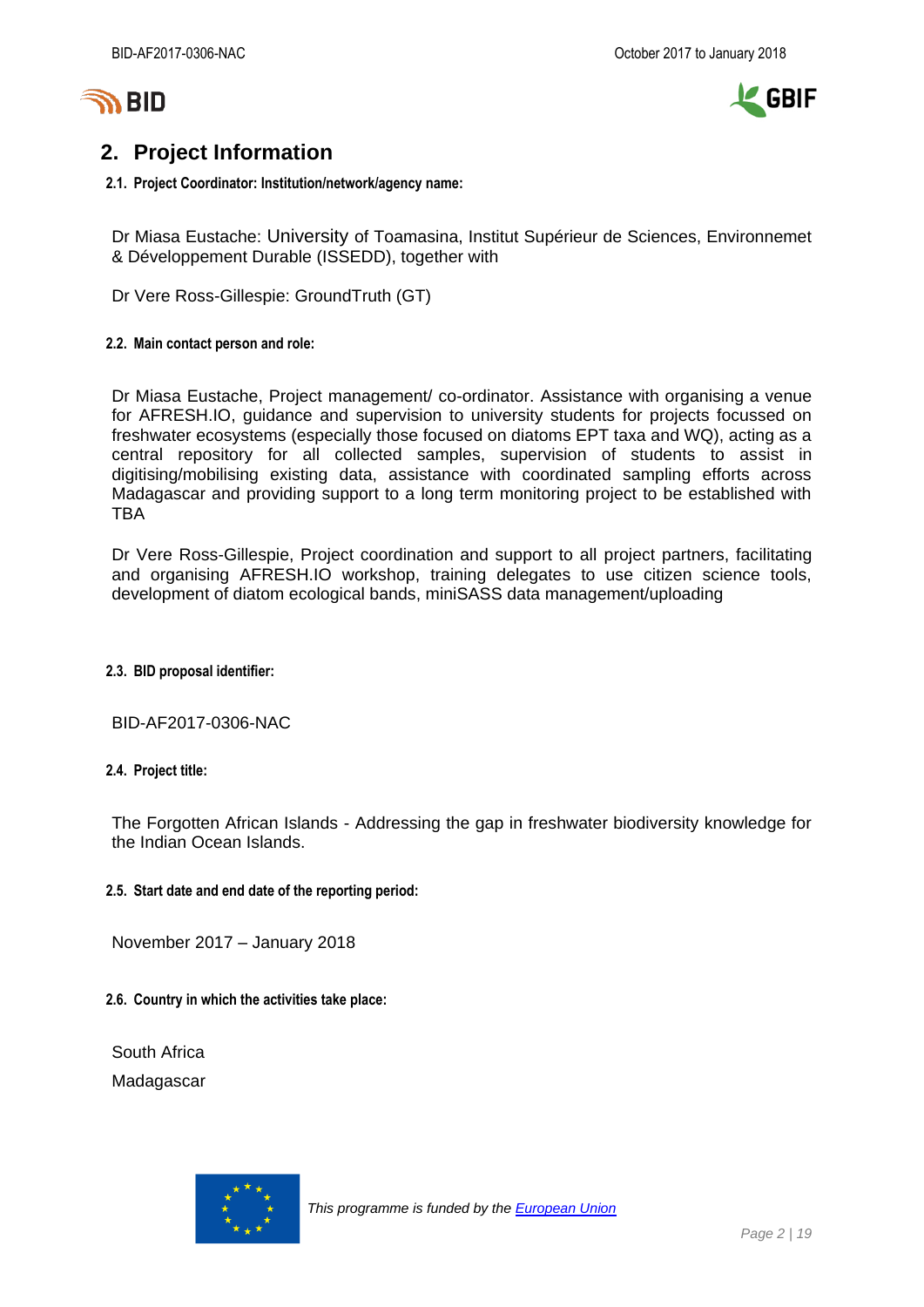



### <span id="page-2-0"></span>**3. Overview of results**

#### **3.1. Executive summary**

Give a short summary of the activities implemented and the outcomes of the project for the *reporting period* (500 *words maximum)*

The primary focus of this early progress report is on the proposed revision of the project obejectives, timeframes and budget following the BID Capacity Enhancement Workshop. After much discussion among project management the original submitted proposal was deemed to be rather ambitious and we as a project team felt it needed to be retsructured (along with the budget) with more realistic/achieveable aims given the timeframe, whilst also being closely aligned to GBIF's expectations around the mobilisation of existing data.

Since the project commencement new contacts have been established with additional institutions (Natural History Museum London, Paris Natural History Museum, Texas A&M) where EPT taxa (Ephemeroptera, Plecoptera and Trichoptera) specimens exist for Madagascar but in some cases have not been yet been captured/digitised. Capturing data from these additional institutions was an expense that was not initially budgeted for and actually the original budget allocation to mobilising existing data was relatively small. Budget has been reallocated for an intern/post doc to assist in capturing this useful information from these institutions which could then be published as part of historic diatom and EPT datasets (existing specimens). Literature searches for information regarding species occurrence data have already commenced for certain taxa (Ephemeroptera and Diatoms) and literature repositories as well as online templates are being prepared for data capture using the Darwin Core Archive format.

The emphasis on the mobilisation of newly collected data has been reduced to an "added extra" – part of the project . Delegates who attend the workshop will still be trained in the collection of EPT taxa and diatoms and a co-ordinated voluntary sampling effort to collect new data for the Indian Ocean Region and Madagascar in particular will still be facilitated – but this data will not be a main focus of the project.

The funding allocation for the AFRESH workshop (renamed to AFRESH.IO) has also been revised based on the difficultifies in finding a suitable venue in Madagascar and the cost of flights. The decision has since also been made to hold, and not spend any of, the first installment of the allocated funding before the second installment is released from GBIF, this owing to large upcoming expenses around the workshop in Madagascar.

The workshop was initially scheduled for around early 2018, however, it has been decided that the workshop should rather be held three months later in July 2018. This is due to the fact that Februrary and or April 2018 would not have given project partners enough time to prepare and obtain additional co-funding from their various institutions to attend. A venue has subsequently been identified through links with another GBIF BID project (African Insect Atlas) and dates are being finalised based on availability of the venue. Much progress with planning of the workshop has been made.

Deliverables originally associated with the project (namely, a report on the development of a diatom tool and a report on the water and aquatic ecosystem health) have been removed and elements incorprated instead into a more focused development of a long term research monitoring proposal – a deliverable orginally planned but not specifically budgeted for.

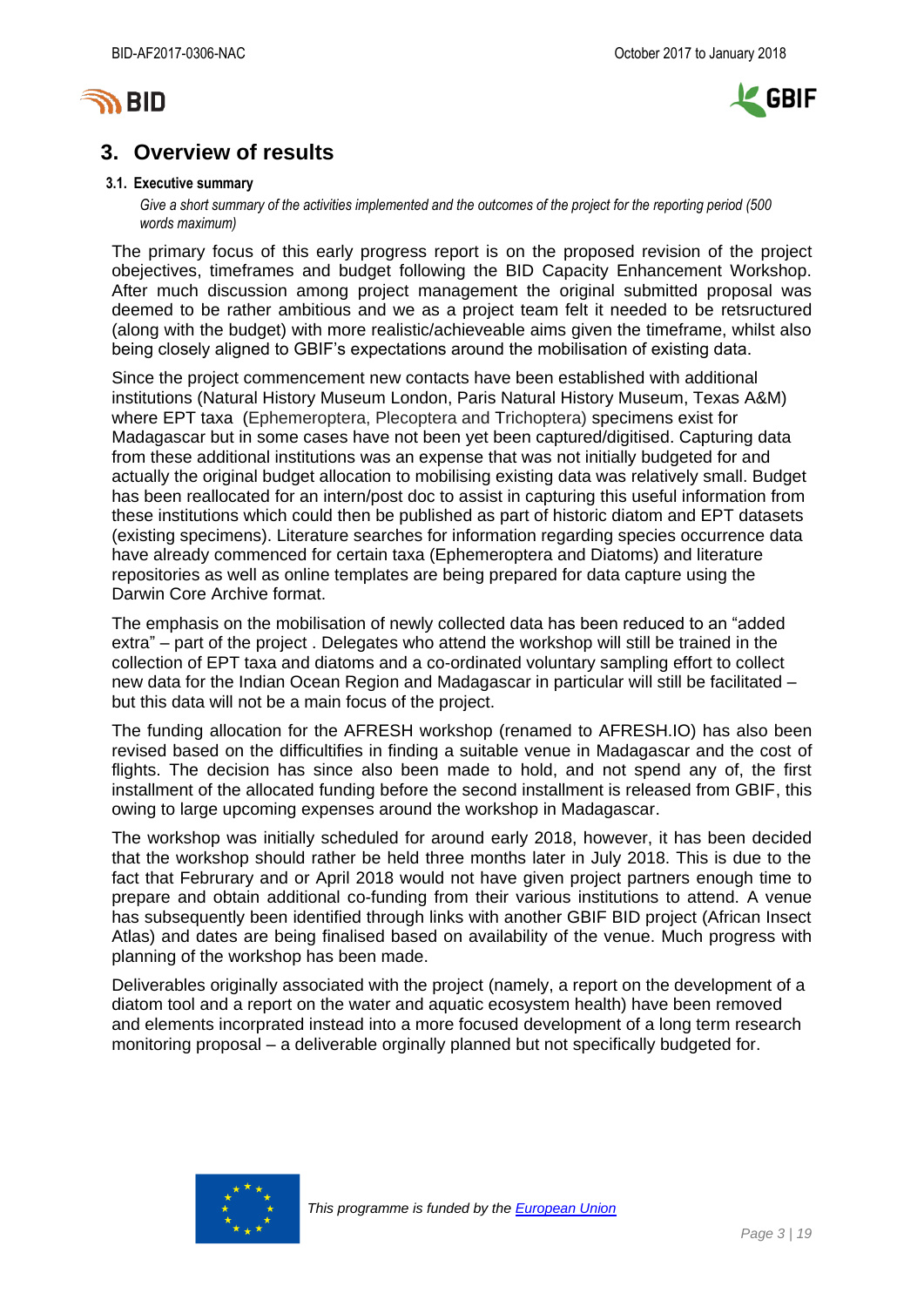



Progress against expected milestones:

| <b>Expected milestones/activities</b>                                                                                                                                                                                                                                                                                                                                                                  | Completed?<br>Yes/No | <b>Explanatory notes</b>                                                                                                                                                                                                                                                                                                                                                                                                                                                                                                    | <b>Sources of verification</b>                                                                                                                                                                                                                       |
|--------------------------------------------------------------------------------------------------------------------------------------------------------------------------------------------------------------------------------------------------------------------------------------------------------------------------------------------------------------------------------------------------------|----------------------|-----------------------------------------------------------------------------------------------------------------------------------------------------------------------------------------------------------------------------------------------------------------------------------------------------------------------------------------------------------------------------------------------------------------------------------------------------------------------------------------------------------------------------|------------------------------------------------------------------------------------------------------------------------------------------------------------------------------------------------------------------------------------------------------|
| Completed capacity self-assessment<br>questionnaire for national biodiversity<br>information facilities<br>https://www.gbif.org/document/82277/capa<br>city-self-assessment-guidelines-for-<br>national-biodiversity-information-facilities<br>(EN)<br>https://www.gbif.org/document/82782/auto-<br>evaluation-des-capacites-pour-les-<br>systemes-nationaux-dinformation-sur-la-<br>biodiversite (FR) | <b>YES</b>           | The questionnaire was completed by<br>GroundTruth in conjunction with the<br>project lead ISSEDD and MadBIF                                                                                                                                                                                                                                                                                                                                                                                                                 | Receipt of capacity self<br>assessment acknowledged<br>by GBIF secretariat via e-<br>mail (Maheva)                                                                                                                                                   |
| At least one national data publishing<br>institutions are registered with GBIF.org<br>Guidelines to become a publisher:<br>https://www.gbif.org/become-a-publisher                                                                                                                                                                                                                                     | <b>YES</b>           | We have three data publishing<br>institutions registered as part of the<br>project. BOKU University of Austria<br>which is linked to the FIP platform<br>and hosts data that can be harvested<br>by GBIF<br>ISSEDD (the project lead's institution)<br>is also registered as a data publishing<br>institution with GBIF<br>CNRE - a project partner based in<br>Madagascar is linked to MadBIF<br>We will also initiate the process of<br>getting GroundTruth registered with<br>SANBI as a data publishing<br>institution. | https://www.gbif.org/dataset<br>/876b1d7c-de82-4b7f-81a1-<br>d663101784b2#registration<br>https://www.gbif.org/publish<br>er/c51031f4-69df-4b81-<br>b296-5fdd72e7e693<br>https://www.gbif.org/publish<br>er/c8ce072d-9c61-4ec8-<br>b8e7-0c36a8122791 |
| At least one person from the project team<br>has completed the certification process<br>following the BID Capacity Enhancement<br>workshop on Data Mobilization organized<br>as a part of the BID programme Africa 2015<br>or the BID programme Africa 2017                                                                                                                                            | <b>YES</b>           | Dr Vere Ross-Gillespie attended the<br><b>BID Capacity Enhancement</b><br>Workshop on behalf of the project<br>management team. All post workshop<br>activities were completed and have<br>been submitted for evaluation.<br>Evaluation results have not yet been<br>provided by GBIF BID.                                                                                                                                                                                                                                  | Participant list for GBIF BID<br><b>Capacity Enhancement</b><br>Workshop 1 Cape Town                                                                                                                                                                 |
| Knowledge dissemination activities have<br>been scheduled following the first BID<br>Capacity Enhancement workshop                                                                                                                                                                                                                                                                                     | <b>YES</b>           | The first knowledge dissemination<br>activity will take place at the<br>GroundTruth offices with key<br>GroundTruth staff<br>The second will take place over<br>skype and the third will take place at<br>the AFRESH.IO workshop planned<br>for project                                                                                                                                                                                                                                                                     | Link to GroundTruth<br>website with project<br>information and planned<br>knowledge dissemination<br>dates:<br>http://www.groundtruth.co.z<br>a/research-<br>projects/2018/1/29/the-<br>forgotten-african-islands                                    |

### **3.2. Project deliverables and activities**

*Refer to the table in section 2.2 "Deliverables, activities and reporting criteria" of your BID full proposal. Provide updates on the status of each of planned deliverables. In the event of unexpected delay, please provide detailed explanatory notes and indicate planned completion date. Add as many rows as needed.*

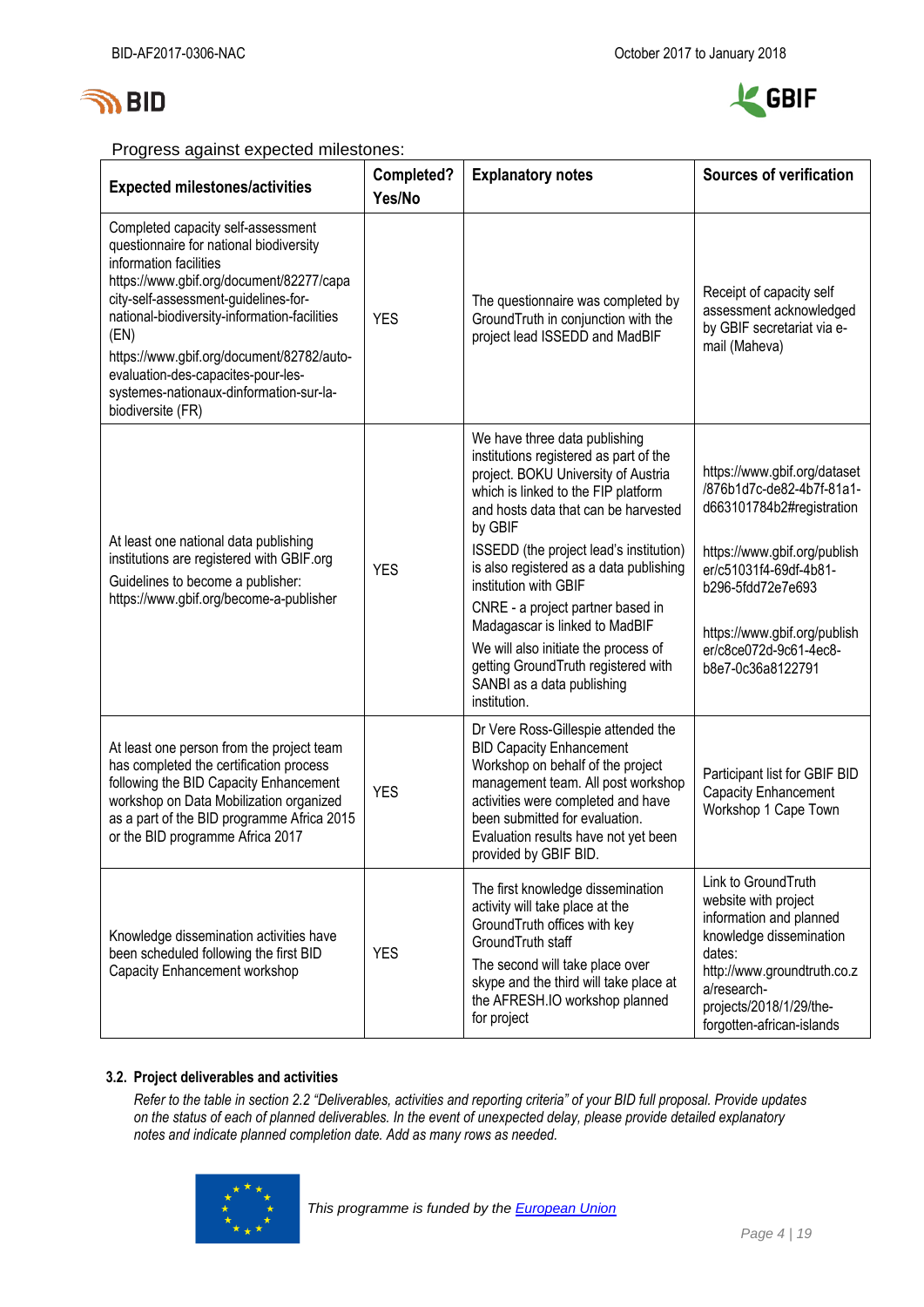



| <b>Deliverable</b>                                                                                                                                                                                                                                       | <b>Related</b><br>activity                                  | <b>Completed</b><br>? Yes/No                                                                                             | <b>Explanatory notes</b>                                                                                                                                                                                                                                                                                                                                                                                                             | Sources of<br>verification                                                                             |
|----------------------------------------------------------------------------------------------------------------------------------------------------------------------------------------------------------------------------------------------------------|-------------------------------------------------------------|--------------------------------------------------------------------------------------------------------------------------|--------------------------------------------------------------------------------------------------------------------------------------------------------------------------------------------------------------------------------------------------------------------------------------------------------------------------------------------------------------------------------------------------------------------------------------|--------------------------------------------------------------------------------------------------------|
| Conference and networking<br>meeting for freshwater<br>aquatic scientists and<br>students working in Africa to<br>share knowledge; and to<br>gather information related to<br>the Indian Ocean Islands<br>which is vital to this project.                | AFRESH.IO<br>Conference/<br>workshop                        | No - change<br>in proposed<br>dates - See<br>section 4.<br>Planned<br>completion<br>date July<br>2018                    | Name change to AFRESH.IO.<br>Number of attendees will be around<br>25-30, will include project partners,<br>key personnel and some keen<br>students. Focus will be on networking<br>with key personnel that can be<br>trained to train others as well as<br>training keen students that can be<br>involved with AFRESH moving<br>forward as well as long term<br>monitoring research projects.<br>Reporting criteria will remain the | http://www.groundtr<br>uth.co.za/research-<br>projects/2018/1/29/t<br>he-forgotten-<br>african-islands |
|                                                                                                                                                                                                                                                          |                                                             |                                                                                                                          | same                                                                                                                                                                                                                                                                                                                                                                                                                                 |                                                                                                        |
| Training of project partners,<br>TBA alumni, students,<br>researchers and conference<br>delegates from the Indian<br>Ocean Islands in the various<br>indices and citizen science<br>tools available to assess river<br>health and aquatic<br>ecosystems. | Training at<br>AFRESH.IO                                    | No - change<br>in proposed<br>dates - See<br>section 4.<br>Planned<br>completion<br>date July<br>2018                    | Will take place at the AFRESH<br>workshop to be held in Madagascar<br>and change in proposed dates - see<br>section 4.<br>Reporting criteria will remain the<br>same though will include estimated<br>number of persons trained in total.<br>People to be trained from the region<br>is estimated to be around 16, with an<br>additional 9 international delegates to<br>be trained                                                  |                                                                                                        |
|                                                                                                                                                                                                                                                          |                                                             |                                                                                                                          | Training materials will be included in<br>the reporting criteria                                                                                                                                                                                                                                                                                                                                                                     |                                                                                                        |
| Training and assistance with<br>the collation, digitisation and<br>uploading of data that is<br>mobilised over the course of<br>the project to GBIF and an<br>additional online information<br>platform - the Freshwater<br>Information Platform (FIP).  | Upload Indian<br>Ocean Island<br>data to<br><b>FIP/GBIF</b> | No - Planned<br>completion<br>date March<br>2019 but will<br>commence<br>from March<br>2018 as data<br>made<br>available | Reporting criteria will stay the same                                                                                                                                                                                                                                                                                                                                                                                                |                                                                                                        |
| Verification and quality control<br>of all data mobilised during<br>the course of the project.                                                                                                                                                           | Quality control<br>of data                                  | No-Planned<br>completion<br>date March<br>2019 but will<br>commence<br>from March<br>2018 as data<br>made<br>available   | Will take place as data sets are<br>compiled, collated and reporting<br>criteria will remain the same                                                                                                                                                                                                                                                                                                                                |                                                                                                        |
| Collate, digitise and upload<br>existing EPT and diatom data                                                                                                                                                                                             | Mobilisation of<br>existing data                            | No - Planned<br>completion                                                                                               | Reporting criteria will remain the<br>same and will be covered in the                                                                                                                                                                                                                                                                                                                                                                |                                                                                                        |

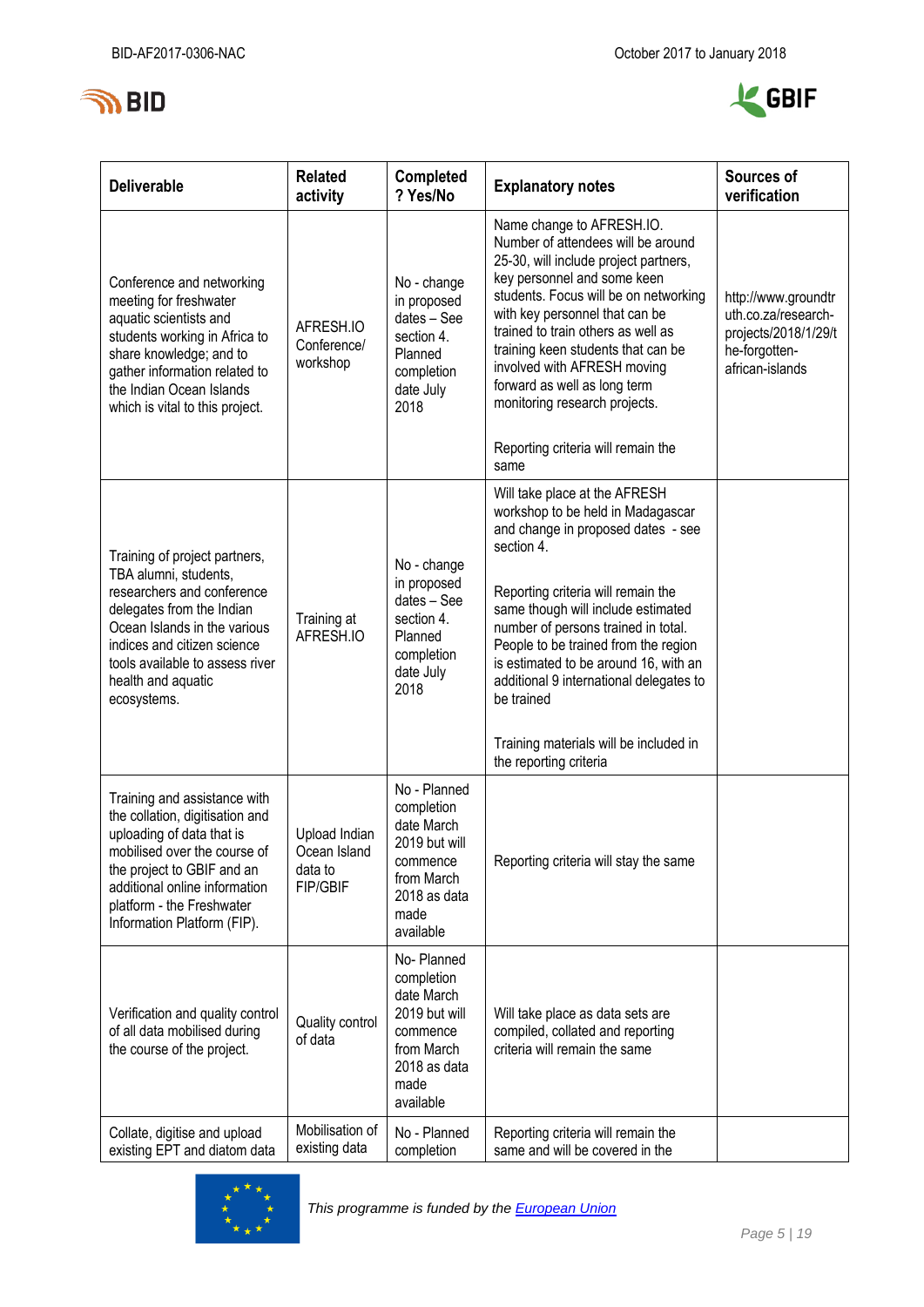



| housed in museums for the<br>region                                                                                                                                                                                                                                                                                                           |                                                                   | date March<br>2019 but has<br>commenced<br>already                                                                                                | metadata produced for the data sets                                                                                                                                                                                                                                                                                                                                                                                                                                                                                                                                                                                                     |  |
|-----------------------------------------------------------------------------------------------------------------------------------------------------------------------------------------------------------------------------------------------------------------------------------------------------------------------------------------------|-------------------------------------------------------------------|---------------------------------------------------------------------------------------------------------------------------------------------------|-----------------------------------------------------------------------------------------------------------------------------------------------------------------------------------------------------------------------------------------------------------------------------------------------------------------------------------------------------------------------------------------------------------------------------------------------------------------------------------------------------------------------------------------------------------------------------------------------------------------------------------------|--|
| Collect, collate, assess,<br>digitise and upload new EPT<br>and diatom data for the Indian<br>Ocean Islands                                                                                                                                                                                                                                   | Mobilisation of<br>new data                                       | No - Planned<br>completion<br>date March<br>2019 but has<br>commenced<br>already                                                                  | Less of an emphasis will be placed<br>on this deliverable with more time and<br>budget being allocated to the<br>mobilisation of existing data during<br>the project.<br>See section 4<br>Reporting criteria will remain the<br>same                                                                                                                                                                                                                                                                                                                                                                                                    |  |
| Use data generated during<br>the GBIF project to establish<br>the basis for a long-term<br>monitoring project with TBA<br>and the University of<br>Toamasina that can be used<br>to generate research articles<br>or inform policy - This is in<br>line with the national priority<br>of preservation of the<br>environment.                  | Long-term<br>monitoring<br>project                                | No-Planned<br>completion<br>date February<br>2019 but<br>planning has<br>commenced<br>and will<br>largely be<br>formalised in<br><b>July 2018</b> | A proposal for the long term<br>monitoring research project will<br>formalised at the AFRESH.IO<br>workshop together with project<br>partners and will be completed<br>following the workshop<br>Reporting criteria will remain the<br>same                                                                                                                                                                                                                                                                                                                                                                                             |  |
| <b>Addressing Sustainable</b><br>Development Goals by<br>enhancing awareness,<br>training & education in citizen<br>science tools and biotic<br>indices for use in Freshwater<br>Ecosystems whilst providing<br>high resolution data for<br>species conservation,<br>assessment of ecological<br>condition and informing<br>freshwater policy | Water quality<br>and aquatic<br>ecosystem<br>health<br>assessment | $No - see$<br>section 4. Will<br>be<br>incorporated<br>into long term<br>monitoring<br>research<br>proposal                                       | Emphasis reduced - see section 4.<br>This deliverable and the reporting<br>criteria initially stipulated will fall<br>away. Instead the component will be<br>included in the formulation of a long<br>term monitoring research proposal<br>which will draw on data mobilised<br>during the GBIF project. A separate<br>report/paper for this deliverable will<br>not be produced.<br>Budget has been reallocated                                                                                                                                                                                                                        |  |
| Development of a tool for the<br>assessment of aquatic<br>ecosystems using diatoms                                                                                                                                                                                                                                                            | Diatom Tool                                                       | $No - see$<br>section 4. Will<br>be<br>incorporated<br>into long term<br>monitoring<br>research<br>proposal                                       | Emphasis reduced – see section 4.<br>This deliverable, and the reporting<br>criteria initially stipulated, will fall<br>away. Instead this component will be<br>included in the formulation of a long<br>term monitoring research proposal<br>which will draw on data mobilised<br>during the GBIF project. A separate<br>report/paper for this deliverable will<br>not be produced. If sufficient data are<br>mobilised/or are available then<br>preliminary analyses will be<br>conducted using the original<br>methodology stipulated. A session<br>will still be dedicated to discussing<br>this topic at the AFRESH.IO<br>workshop |  |

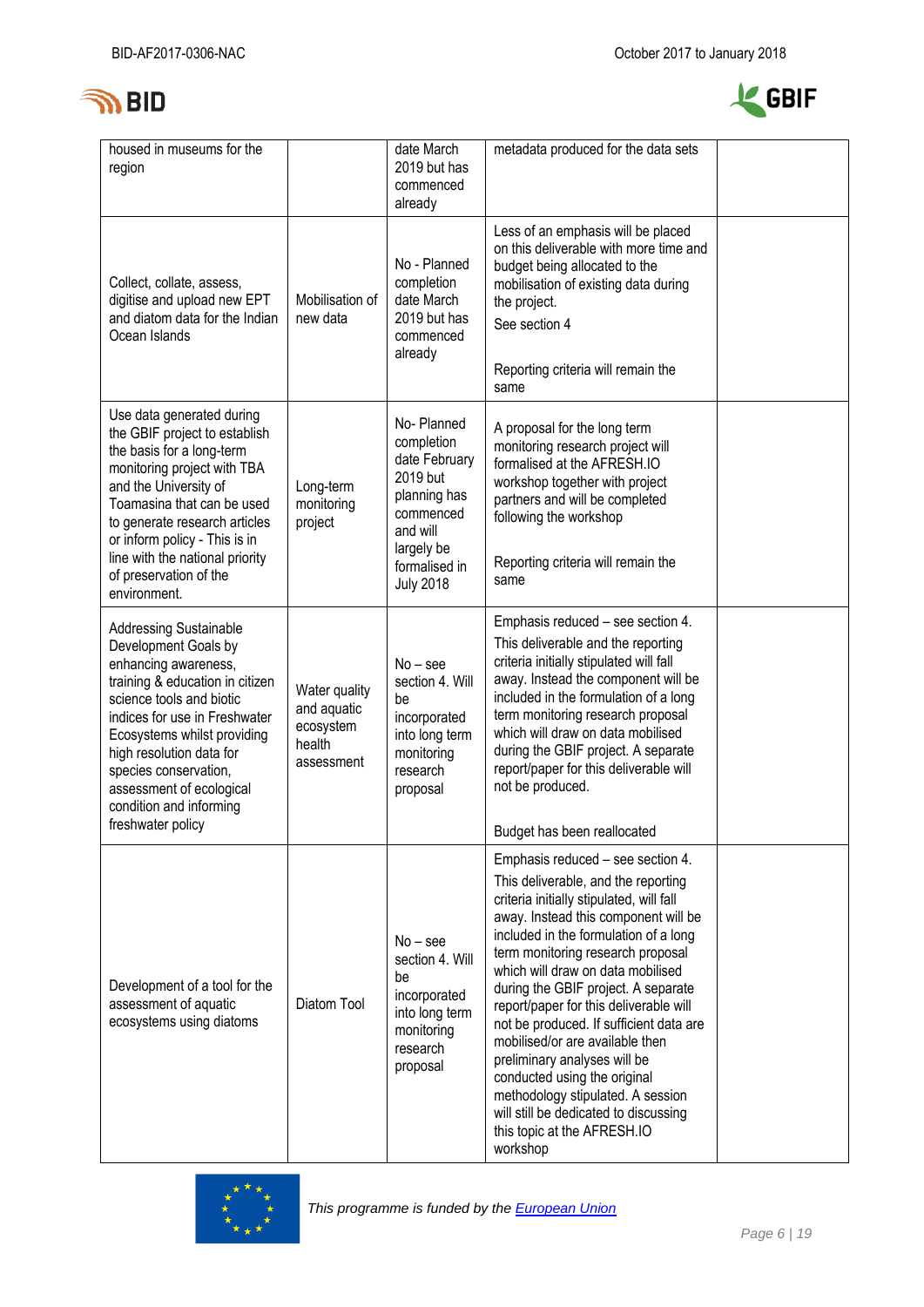



|                                                                                                                                                                                           |           |         | Budget has been reallocated                                                    |  |
|-------------------------------------------------------------------------------------------------------------------------------------------------------------------------------------------|-----------|---------|--------------------------------------------------------------------------------|--|
| Ensuring that data generated<br>for the Indian Ocean Islands<br>is made freely available,<br>accessible and usable by the<br>public - in line with the<br>national priority of open data. | Open Data | Ongoing | No changes apart from this activity<br>applying to the entire project duration |  |

### **3.3. Datasets published on GBIF.org**

*Refer to the table in section 2.4 "Biodiversity data mobilization plan" of your BID full proposal. If the dataset is not yet published, please indicate the name of the institution that is expected to host the data when published in the column "DOI or URL/Planned hosting institution". Add as many rows as needed.*

| <b>Dataset title</b>                                                                                                                                                                                                                                           | <b>Publishing</b><br>institution               | DOI or<br><b>URL/Planned</b><br>hosting<br>institution | Date/expected<br>date of<br>publication                                                                                                                   | <b>Explanatory notes</b>                                                                                                                                                                                                                                                                                                                                                                                                                                                                                                                                                                                                                                                                                                                               |
|----------------------------------------------------------------------------------------------------------------------------------------------------------------------------------------------------------------------------------------------------------------|------------------------------------------------|--------------------------------------------------------|-----------------------------------------------------------------------------------------------------------------------------------------------------------|--------------------------------------------------------------------------------------------------------------------------------------------------------------------------------------------------------------------------------------------------------------------------------------------------------------------------------------------------------------------------------------------------------------------------------------------------------------------------------------------------------------------------------------------------------------------------------------------------------------------------------------------------------------------------------------------------------------------------------------------------------|
| <b>IO-Historic Freshwater</b><br><b>EPT</b> taxa:<br>Existing data for<br>Ephemeroptera,<br>Plecoptera and<br>Trichoptera (and<br>possibly Odonata) taxa<br>for the Indian Ocean<br>region contained<br>currently in key<br>institutions and<br><b>Museums</b> | GroundTruth/ISSEDD<br>/BOKU to be<br>confirmed | <b>BOKU / FIP</b>                                      | First data set<br>comprising<br>information from the<br>Swiss Cantonal<br>Museum of Zoology<br>Lausanne,<br>regarding<br>Ephemeroptera in<br>March (2018) | Several sources of data in<br>museums/institutions have been<br>identified (NHM, CMZL, Paris NHM,<br>A&M) & the status/quantity etc. of the<br>data are being evaluated.<br>Literature searches are in the process<br>of being conducted and data gleaned<br>accordingly<br>Data will be uploaded as it is made<br>available from these institutions over<br>the course of the project. Data may<br>also be further split into several<br>databases (this is yet to be<br>confirmed).<br>Templates for capture are in the<br>process of being added to Google<br>Spreadsheets for all partners to<br>access and contribute to<br>Data citations will be changed to<br>include main data providing<br>institutions as well as GroundTruth<br>and ISSEDD |
| <b>IO-Historic Diatom</b><br>Data<br>Existing data for Diatom<br>taxa for the Indian<br>Ocean region contained<br>currently in key<br>institutions and<br>Museums                                                                                              | GroundTruth/ISSEDD<br>/BOKU to be<br>confirmed | <b>BOKU / FIP</b>                                      | To be confirmed                                                                                                                                           | Several institutions possibly housing<br>data have been identified (NHM,<br>Paris, SAIAB). Literature searches<br>are in the process of being conducted<br>and data gleaned accordingly<br>Templates for capture are in the<br>process of being added to Google<br>Spreadsheets for all partners to                                                                                                                                                                                                                                                                                                                                                                                                                                                    |

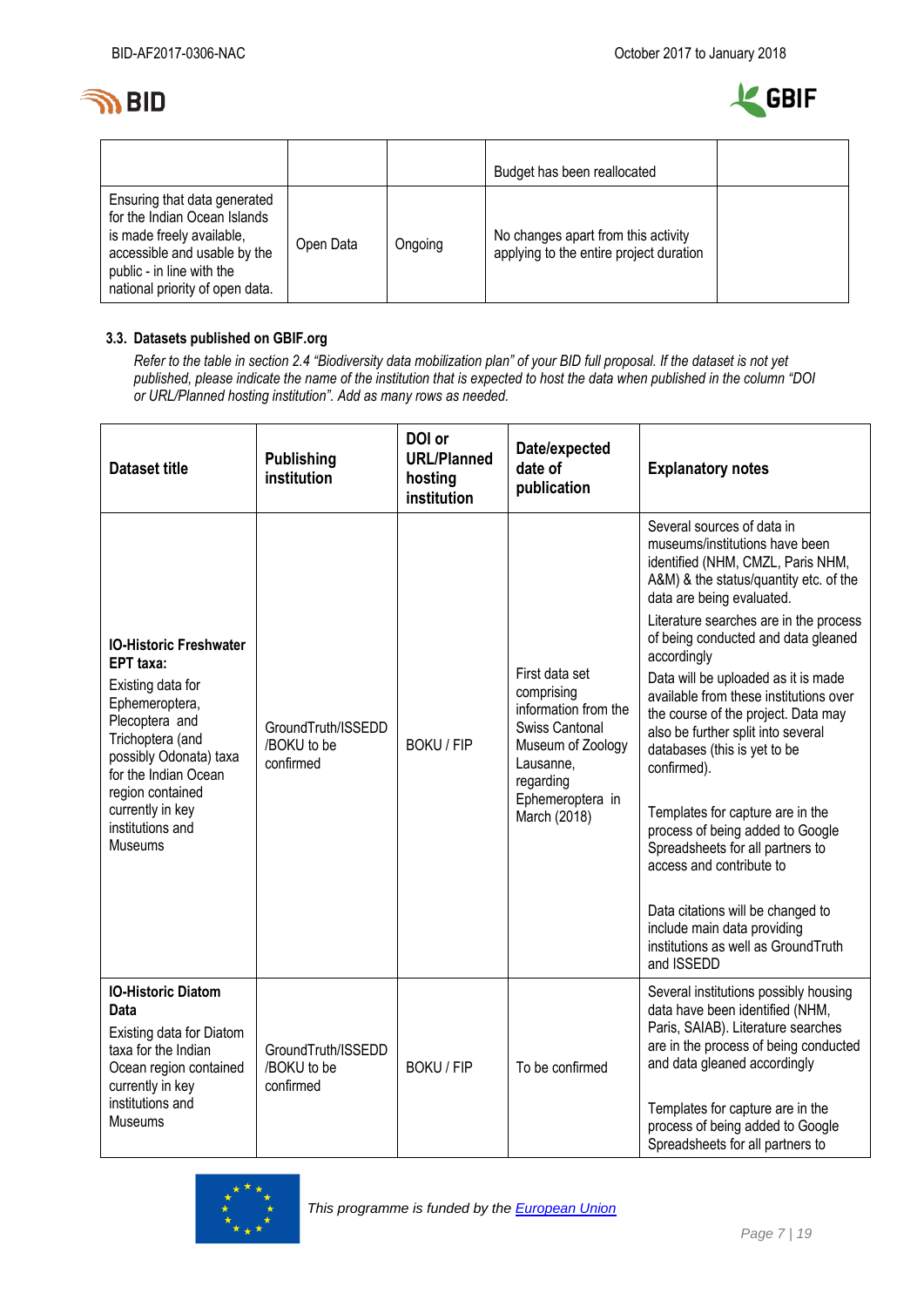



|                                                                                                                                      |                                                |                   |                                                                                                     | access and contribute to                                                                                                                                                                                                                                                                                                                                                                                                                                                                                                                                                                                                                                                                                                          |
|--------------------------------------------------------------------------------------------------------------------------------------|------------------------------------------------|-------------------|-----------------------------------------------------------------------------------------------------|-----------------------------------------------------------------------------------------------------------------------------------------------------------------------------------------------------------------------------------------------------------------------------------------------------------------------------------------------------------------------------------------------------------------------------------------------------------------------------------------------------------------------------------------------------------------------------------------------------------------------------------------------------------------------------------------------------------------------------------|
| <b>IO-Recent Freshwater</b><br>EPT taxa:<br>Newly collected data<br>that will be<br>captured/digitised as a<br>result of the project | GroundTruth/ISSEDD<br>/BOKU to be<br>confirmed | <b>BOKU / FIP</b> | Dec 2018/Jan 2019<br>- with modifications<br>/additions to extend<br>beyond life of GBIF<br>project | Following co-ordinated voluntary<br>sampling efforts in the region<br>collected data will be identified and<br>verified before being captured and<br>uploaded to a central database in<br>Darwin Core format. Initially this data<br>set will comprise only a few<br>occurrence records but with time and<br>contributions from long term<br>monitoring projects it will expand<br>Data will continue to be added to this<br>data set even after the GBIF project<br>has terminated - this will be achieved<br>through long term monitoring<br>research projects to be established<br>with TBA, linkages to other research<br>projects (African Insect Atlas), citizen<br>science involvement and other<br>projects in the region |
| <b>IO-Recent Diatom Data</b>                                                                                                         | GroundTruth/ISSEDD<br>/BOKU to be<br>confirmed | <b>BOKU / FIP</b> | Dec 2018/Jan 2019<br>- with modifications<br>/additions to extend<br>beyond life of<br>project      | Diatom data will be collected during<br>and following the AFRESH IO<br>workshop as part of training but also<br>as part of citizen science, voluntary<br>sampling efforts and inclusion in long<br>term monitoring research projects                                                                                                                                                                                                                                                                                                                                                                                                                                                                                              |

### **3.4. Examples of use of biodiversity data available through GBIF**

*Use the table to document use or planned use of data available through GBIF as part of your project. You may want to refer to the section 2.5 "Plan to support the integration of biodiversity information into policy and decision-making processes" of your BID full proposal. Please provide the DOI for datasets published on GBIF or data downloaded from GBIF in the "Dataset" column. Briefly describe how the data have been used or are planned to be used in the "Data use" column (ca. 50 words). Provide the date or approximate time frame in months for the use or planned use in the "Date/time frame" column. Please provide links to any documents or webpages documenting the use in the "Sources of verification" column. Add as many rows as needed.*

| <b>Dataset</b>                                                                                  | Data user                                                                                                                                                                    | Data use                                                                                                                                                                                                                                                                       | Date/time<br>frame                                                                                                                                    | Sources of<br>verification | <b>Notes</b> |
|-------------------------------------------------------------------------------------------------|------------------------------------------------------------------------------------------------------------------------------------------------------------------------------|--------------------------------------------------------------------------------------------------------------------------------------------------------------------------------------------------------------------------------------------------------------------------------|-------------------------------------------------------------------------------------------------------------------------------------------------------|----------------------------|--------------|
| <b>IO-Historic</b><br>Freshwater<br><b>EPT</b> taxa<br><b>IO-Historic</b><br><b>Diatom Data</b> | University of Toamasina and<br>University of Antananarivo<br>North West University<br>GroundTruth/ISSEDD<br>Local consultancies<br>Researchers (International;<br>and Local) | The collation of historical<br>data contained in<br>museums and<br>institutions will allow for a<br>gaps analysis to be<br>performed. To a large<br>degree the identified<br>knowledge gaps can also<br>be quantified based on<br>existing records that<br>have been collated. | Expected date/<br>timeframe of<br>completion of<br>first data set<br>March 2018 in<br>line with GBIF<br>milestones and<br>completion by<br>March 2019 |                            |              |
| <b>IO-Historic</b><br><b>Freshwater</b><br><b>EPT</b> taxa                                      | University of Toamasina and<br>University of Antananarivo                                                                                                                    | Long-term monitoring<br>research project<br>proposal to lay the                                                                                                                                                                                                                | Expected date/<br>timeframe of<br>completion of                                                                                                       |                            |              |

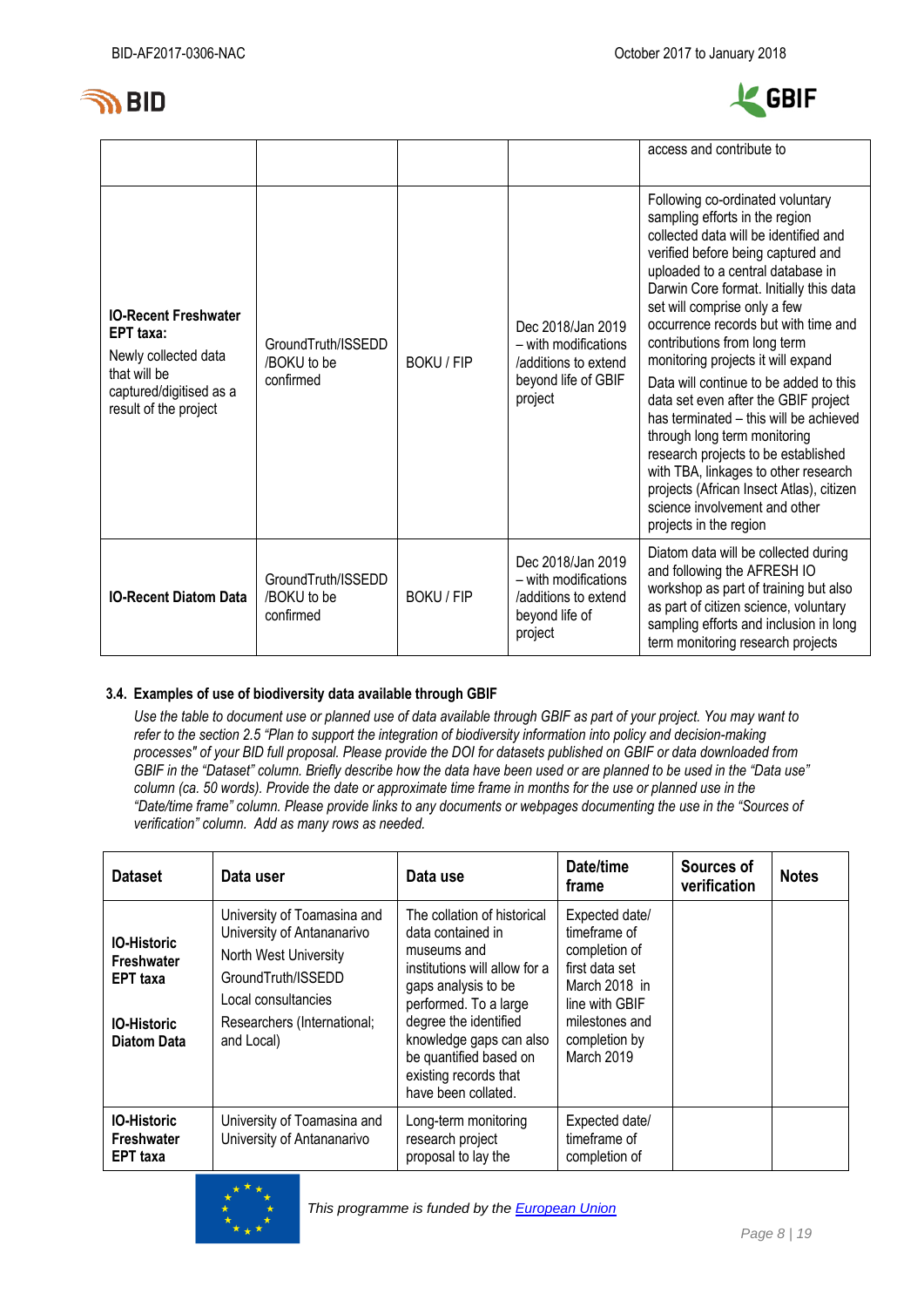



| <b>IO-Recent</b><br>Freshwater<br><b>EPT</b> taxa<br><b>IO-Historic</b><br><b>Diatom Data</b><br><b>IO-Recent</b><br><b>Diatom Data</b> | North West University<br>Researchers (International;<br>and Local)<br><b>CNRE</b> - Centre National de<br>Recherche sur<br>l'Environnement -<br>http://cnre.recherches.gov.mg<br>LRSAE - Laboratoire de<br>Recherche sur les Systèmes<br>Aquatiques et leur<br>Environnement<br>IRD - Institut de Recherche<br>pour le Développement<br>http://www.madagascar.ird.fr<br>Government | foundation for future<br>projects and freshwater<br>research priorities in the<br>region. The research<br>proposal will include<br>elements related to<br>citizen science, the use<br>of diatoms and the<br>development of a diatom<br>tool for data<br>interpretation and also<br>the use of mobilised data<br>(diatoms and EPTO<br>taxa) to conduct a water<br>quality and aquatic<br>ecosystem health<br>assessments.<br>This proposal will be<br>underpinned by a gaps<br>analysis based on data<br>mobilised during the<br><b>GBIF</b> project | first version<br>March 2019 and<br>then ongoing |  |  |
|-----------------------------------------------------------------------------------------------------------------------------------------|------------------------------------------------------------------------------------------------------------------------------------------------------------------------------------------------------------------------------------------------------------------------------------------------------------------------------------------------------------------------------------|-----------------------------------------------------------------------------------------------------------------------------------------------------------------------------------------------------------------------------------------------------------------------------------------------------------------------------------------------------------------------------------------------------------------------------------------------------------------------------------------------------------------------------------------------------|-------------------------------------------------|--|--|
|-----------------------------------------------------------------------------------------------------------------------------------------|------------------------------------------------------------------------------------------------------------------------------------------------------------------------------------------------------------------------------------------------------------------------------------------------------------------------------------------------------------------------------------|-----------------------------------------------------------------------------------------------------------------------------------------------------------------------------------------------------------------------------------------------------------------------------------------------------------------------------------------------------------------------------------------------------------------------------------------------------------------------------------------------------------------------------------------------------|-------------------------------------------------|--|--|

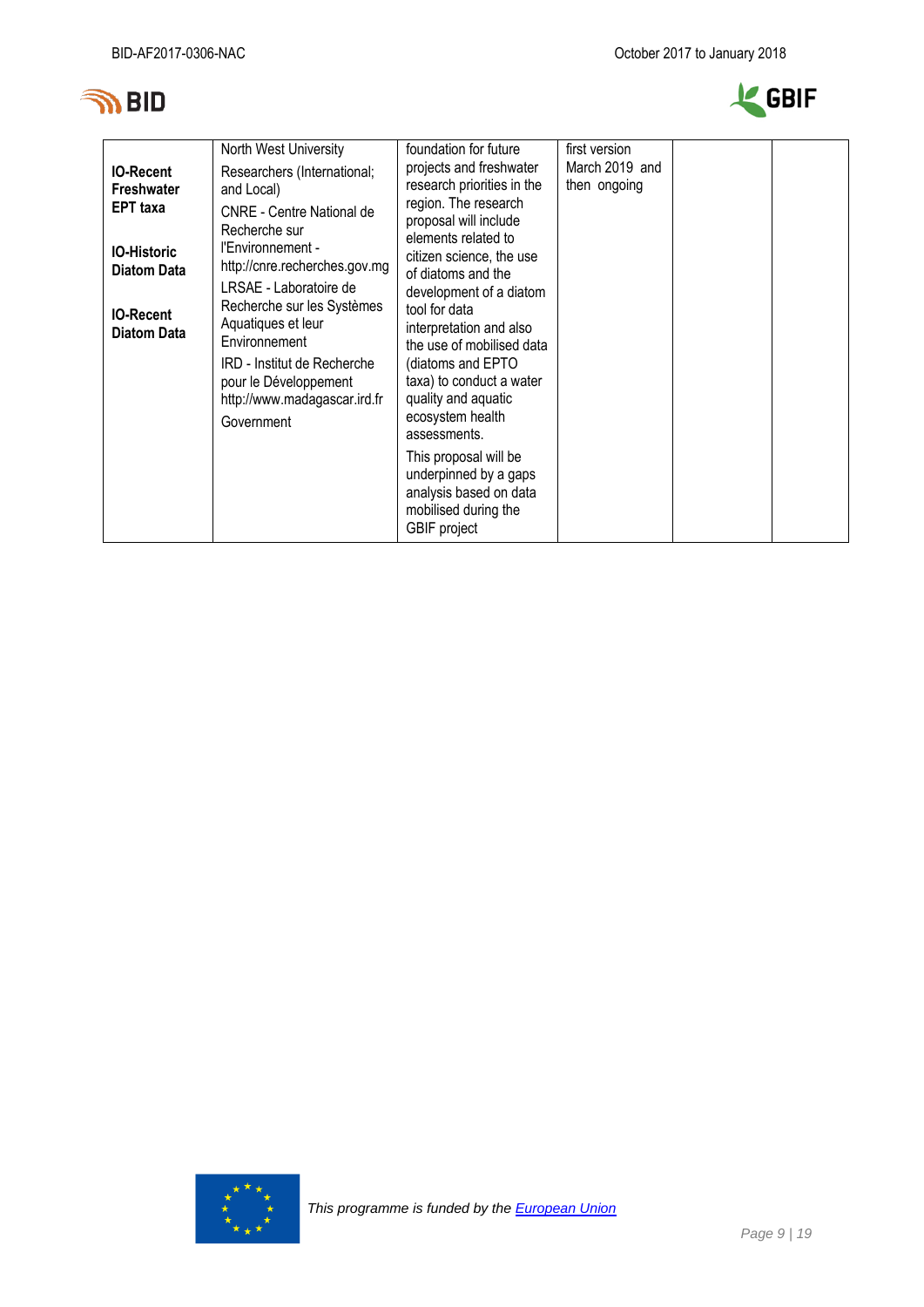



### **3.5. Events organized as part of the project**

*List all the events that have been organized as part of your project. Please provide links to any documents or webpages documenting the use in the "Sources of verification" column. Add as many rows as needed.*

| <b>Full title</b>                                                                                                 | Organizing<br>institution             | <b>Dates</b>                            | Number of<br>participants | <b>Sources of verification</b>                                                                                                                                                |
|-------------------------------------------------------------------------------------------------------------------|---------------------------------------|-----------------------------------------|---------------------------|-------------------------------------------------------------------------------------------------------------------------------------------------------------------------------|
| Internal Meeting and<br>knowledge<br>dissemination<br>session with<br>GroundTruth Staff                           | GroundTruth                           | February 2018                           | 5                         | http://www.groundtruth.co.za/research-<br>projects/2018/1/29/the-forgotten-<br>african-islands - full details to be<br>added to the GBIF and Ground Truth<br>websites shortly |
| Project Partner<br>Skype<br>Teleconference                                                                        | GroundTruth                           | February 2018                           | Approx. 10                |                                                                                                                                                                               |
| AFRESH IO - Main<br>Training workshop                                                                             | GroundTruth                           | July 2018 (still<br>to be<br>confirmed) | Approx. 30                | http://www.groundtruth.co.za/research-<br>projects/2018/1/29/the-forgotten-<br>african-islands - full details to be<br>added to the GBIF and GroundTruth<br>websites shortly  |
| AFRESH.IO<br><b>BID Knowledge</b><br><b>Dissemination</b><br>Sessions (data<br>mobilisation and data<br>analysis) | GroundTruth,<br><b>ISSEDD</b>         | July 2018 (still<br>to be<br>confirmed) | Approx. 30                | http://www.groundtruth.co.za/research-<br>projects/2018/1/29/the-forgotten-<br>african-islands - full details to be<br>added to the GBIF and GroundTruth<br>websites shortly  |
| Possible Training<br>Session to be held<br>during Tropical<br><b>Biology Association</b><br>Course                | TBA,<br>GroundTruth,<br><b>ISSEDD</b> | 2019 (still to be<br>confirmed)         | Approx. 25                | To be arranged                                                                                                                                                                |

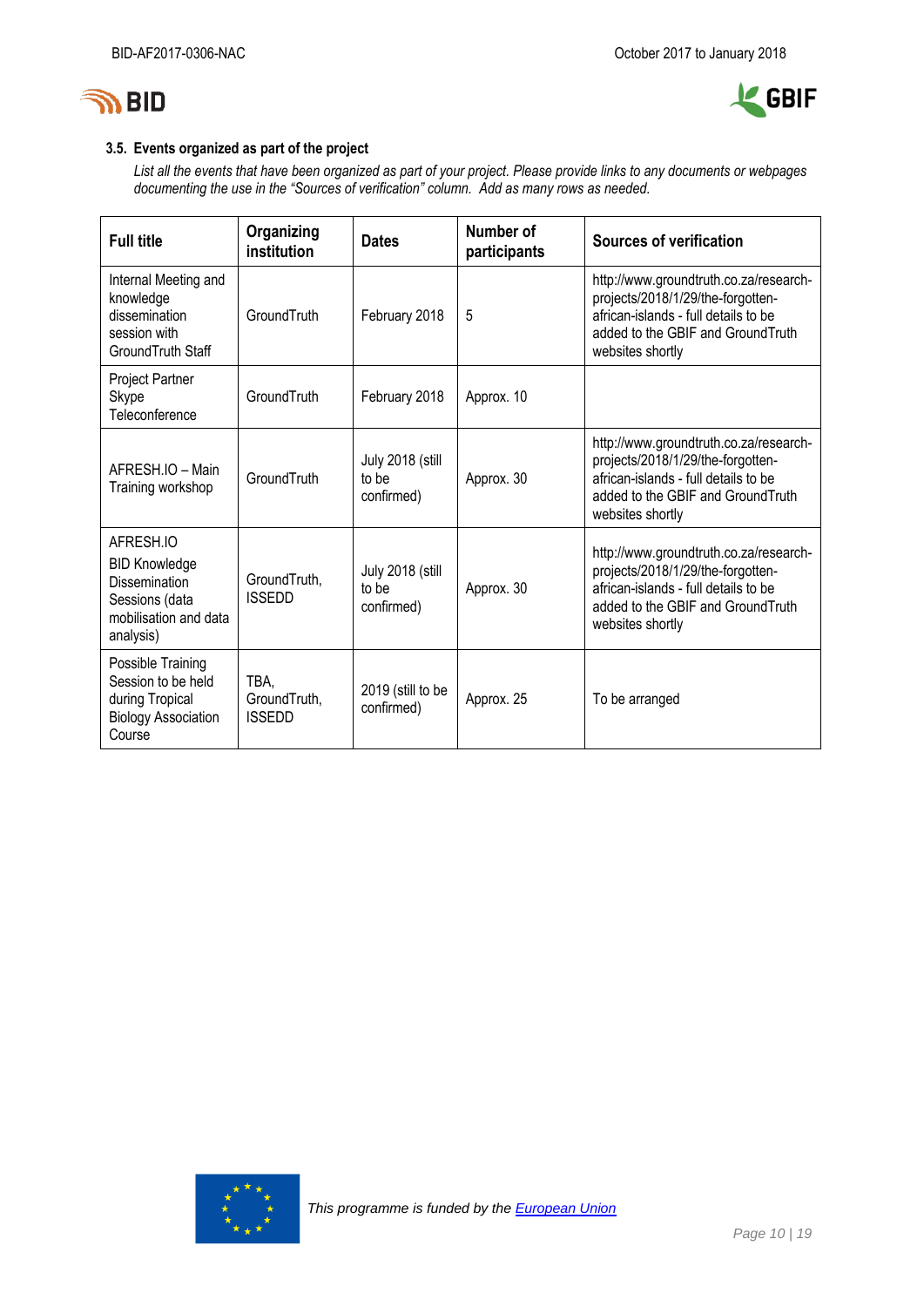# **IN BID**



## **4. Updated calendar for the BID project implementation and evaluation period**

*The calendar should be completed in the same way as in the Full Project Proposal, but should include any expected changes. Provide reasons for any expected changes in section 4.1 'Explanatory Notes'.*

<span id="page-10-0"></span>

| Implementation period start date (01/10/17) and end<br>date (31/12/18)                                          |   |                |                |                |                 |                  |                |                |            |   |              |               |         |            |    |                                                                                                                                                                                                                                      |
|-----------------------------------------------------------------------------------------------------------------|---|----------------|----------------|----------------|-----------------|------------------|----------------|----------------|------------|---|--------------|---------------|---------|------------|----|--------------------------------------------------------------------------------------------------------------------------------------------------------------------------------------------------------------------------------------|
| <b>Activity</b>                                                                                                 |   | $\overline{2}$ | 3 <sup>2</sup> | $\overline{4}$ | $5\overline{)}$ | $6\overline{6}$  | $\overline{7}$ | 8 <sup>1</sup> | 9          |   |              | 10 11 12 13   |         | 14         | 15 | <b>Notes</b>                                                                                                                                                                                                                         |
| Planning                                                                                                        | X | X              |                | $X$ $X$ $X$    |                 |                  |                |                | X          |   |              |               |         | X          |    | Extended                                                                                                                                                                                                                             |
| Mobilisation of existing data                                                                                   |   | X              |                | x   x   x      |                 | $\boldsymbol{X}$ | $\mathsf{X}$   |                | $X$ $X$    |   |              | x   x   x   x |         | $X$ $X$    |    | Extended to cover entire project duration and emphasis increased.<br>More budget reallocated to this activity                                                                                                                        |
| <b>BID Capacity Enhancement workshop - Data</b><br>mobilization and publication (Participation is<br>mandatory) |   |                | Χ              |                |                 |                  |                |                |            |   |              |               |         |            |    | Completed                                                                                                                                                                                                                            |
| <b>Early Progress evaluation &amp; Reporting</b>                                                                |   |                | $\mathsf{X}$   | Χ              |                 |                  |                |                |            |   |              |               |         |            |    | Completed - This document                                                                                                                                                                                                            |
| BID Capacity Enhancement workshop - Data use<br>(Participation is mandatory)                                    |   |                |                |                | Χ               |                  |                |                |            |   |              |               |         |            |    | A motivation letter for a Madagascan participant to attend has been<br>sent to GBIF. An additional member of the project team may also<br>attend the workshop but in the capacity of a mentor - details are still<br>being finalised |
| Mid-term evaluation & reporting                                                                                 |   |                |                |                |                 |                  |                | X              | X          |   |              |               |         |            |    | Will be completed prior to the AFRESH workshop as funds will need<br>to be released in order to cover costs of the workshop                                                                                                          |
| AFRESH.IO Workshop                                                                                              |   |                |                |                |                 |                  |                |                |            | Χ |              |               |         |            |    | Moved to July 2018 to accommodate partners, better time of year,<br>venue availability and to ensure budget is available                                                                                                             |
| Training                                                                                                        |   |                |                |                |                 |                  |                |                |            | X |              |               |         |            |    | Training will coincide with the workshop                                                                                                                                                                                             |
| Collection / Mobilisation of new data                                                                           |   |                |                |                |                 |                  |                |                |            | X | X            |               | $X$ $X$ | $x \mid x$ |    | Shifted to coincide with the date of the AFRESH I.O workshop and<br>extended after workshop                                                                                                                                          |
| Quality control                                                                                                 |   |                |                |                |                 | Χ                | $\sf X$        |                | $x \mid x$ | X | $\mathsf{X}$ |               | X X     | X          |    | Extended for the duration of the year following planning                                                                                                                                                                             |
| Long-term monitoring research project proposal                                                                  |   |                |                |                | Χ               | $\pmb{\chi}$     |                |                |            | X | X            |               |         | X          | X  | Slight extensions                                                                                                                                                                                                                    |

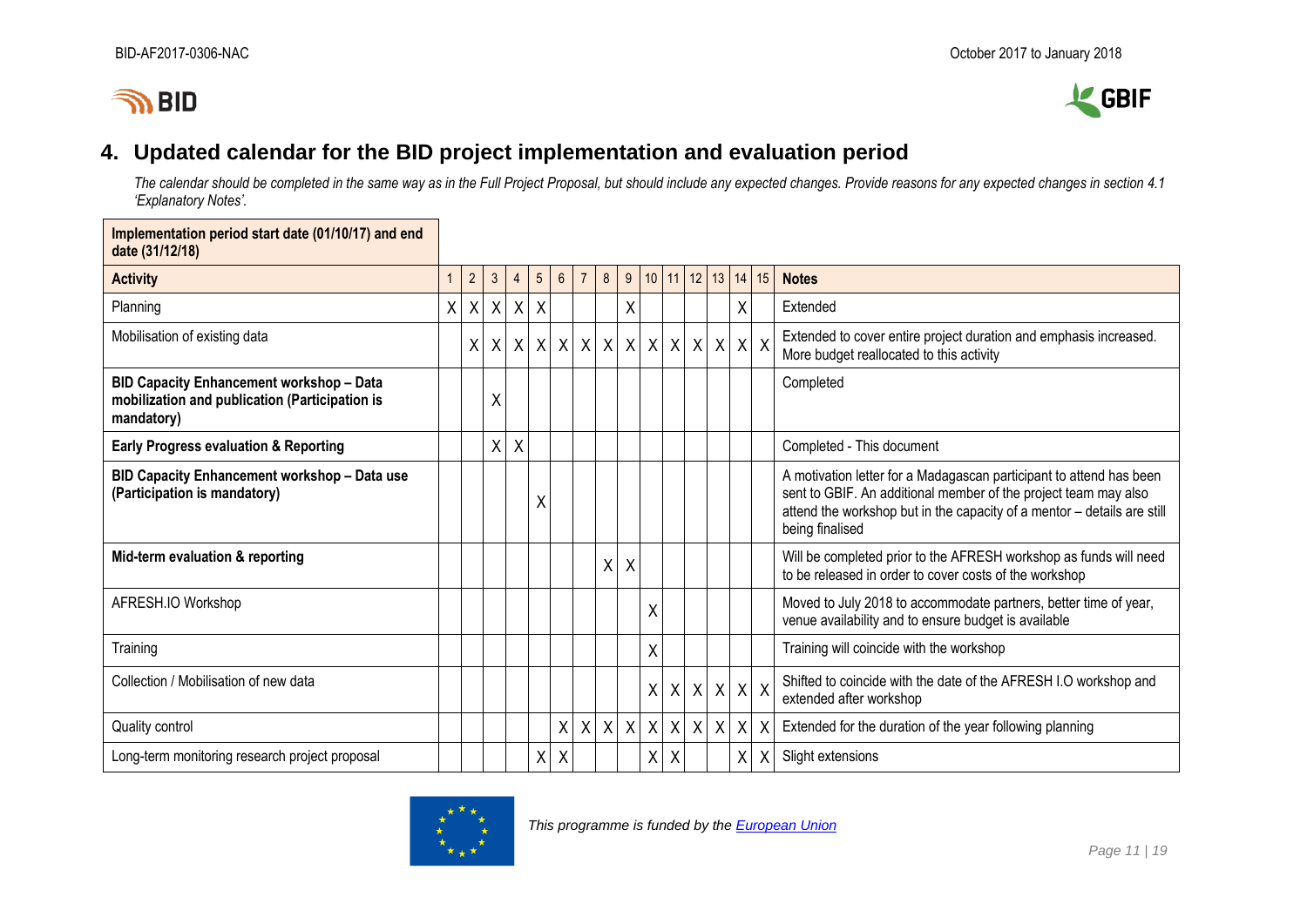## $\bigotimes$  RID



| טוס ו                                                 |  |  |  |  |             |  |  |  | .                                                                                                        |
|-------------------------------------------------------|--|--|--|--|-------------|--|--|--|----------------------------------------------------------------------------------------------------------|
| Upload data to FIP/GBIF                               |  |  |  |  |             |  |  |  | $ x x x x x x x x x x x x $ Extended slightly earlier in the year                                        |
| Water quality and aquatic ecosystem health assessment |  |  |  |  | X           |  |  |  | Emphasis / budget reduced - will be incorporated into long term<br>monitoring research proposal.         |
| Diatom Tool                                           |  |  |  |  | x x x x x x |  |  |  | Emphasis / budget reduced - time frame extended to allow for any<br>preliminary analyses to be conducted |
| Open Data                                             |  |  |  |  |             |  |  |  | $X X X X X X X X X X X X X X X $ Extended to cover entire project duration.                              |

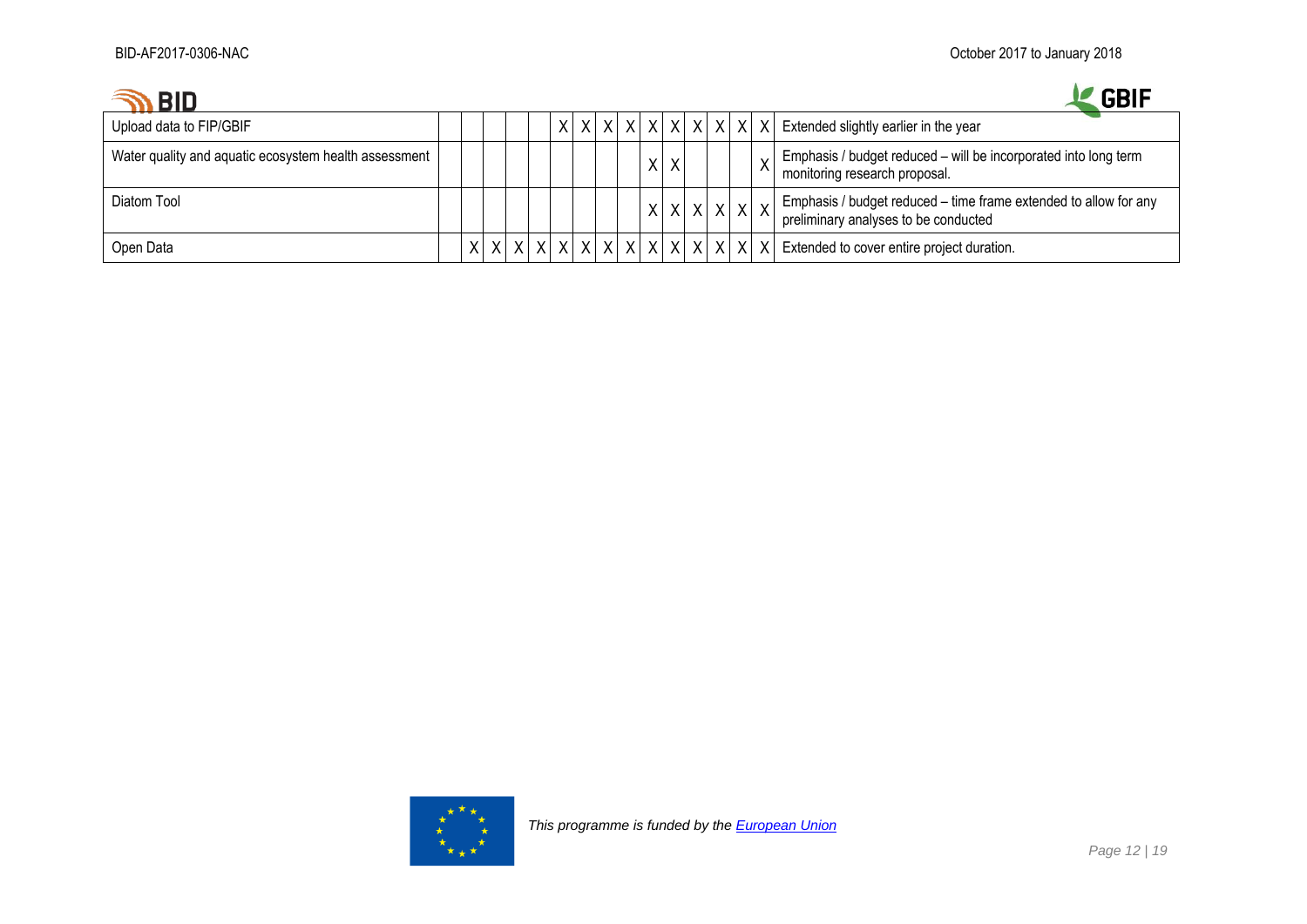



| Evaluation period start date (01/01/2019) and end<br>date (31/03/2019) |                         |                |   |                                                                                                                                                                                                                                                                                                                                                                                                                                                                                                                                                                                                                                                                                           |
|------------------------------------------------------------------------|-------------------------|----------------|---|-------------------------------------------------------------------------------------------------------------------------------------------------------------------------------------------------------------------------------------------------------------------------------------------------------------------------------------------------------------------------------------------------------------------------------------------------------------------------------------------------------------------------------------------------------------------------------------------------------------------------------------------------------------------------------------------|
| <b>Activity</b>                                                        |                         | $\overline{2}$ | 3 | <b>Notes</b>                                                                                                                                                                                                                                                                                                                                                                                                                                                                                                                                                                                                                                                                              |
| Final financial and narrative reporting                                |                         | Χ              | ∧ |                                                                                                                                                                                                                                                                                                                                                                                                                                                                                                                                                                                                                                                                                           |
| Water quality and aquatic ecosystem health assessment                  | $\overline{\mathsf{X}}$ |                |   | Reduced emphasis – will not be produced as a separate report/deliverable but will be incorporated and outlined as<br>a planned objective in the long term monitoring research proposal                                                                                                                                                                                                                                                                                                                                                                                                                                                                                                    |
| Diatom Tool                                                            |                         |                |   | Reduced emphasis – will not be produced as a separate report/deliverable but will be incorporated and outlined as<br>a planned objective in the long term monitoring research proposal. If suitable data exists preliminary analyses can<br>be conducted towards developing the tool as a beta version based on genus level occurrence                                                                                                                                                                                                                                                                                                                                                    |
| Long-term monitoring research project proposal                         | Χ                       | $\sf X$        |   | Increased emphasis - will incorporate the thinking behind the diatom tool and the regional water quality and<br>ecosystem health assessment. It will outline a regional strategy going forward, will include the research<br>objectives/memorandum identified by project partners workshopped at AFRESH.IO, will highlight major knowledge<br>gaps and will attempt to quantify those gaps, it will also outline the role that citizen science can play in data<br>generation/monitoring and will build on all data mobilised during the GBIF project. It will also provide a critical<br>stepping stone to obtain continued support and funding for freshwater research in the IO region |

### **4.1. Explanatory notes:**

We feel that our original submitted proposal was perhaps very ambitious (it's a good thing to have the vision, but we also need to be realistic in terms of what is achievable). Seeing what is needed just to get data published to GBIF – the project management team have realised we need to reassess our proposed project objectives, deliverable and outcomes. As such, after reviewing some of our goals/aims for the project we would like to propose that certain objectives/deliverables be changed and that budget be reallocated.

We have restructured the project budget and reallocated funds to better meet the expectations from GBIF in terms of mobilising existing data

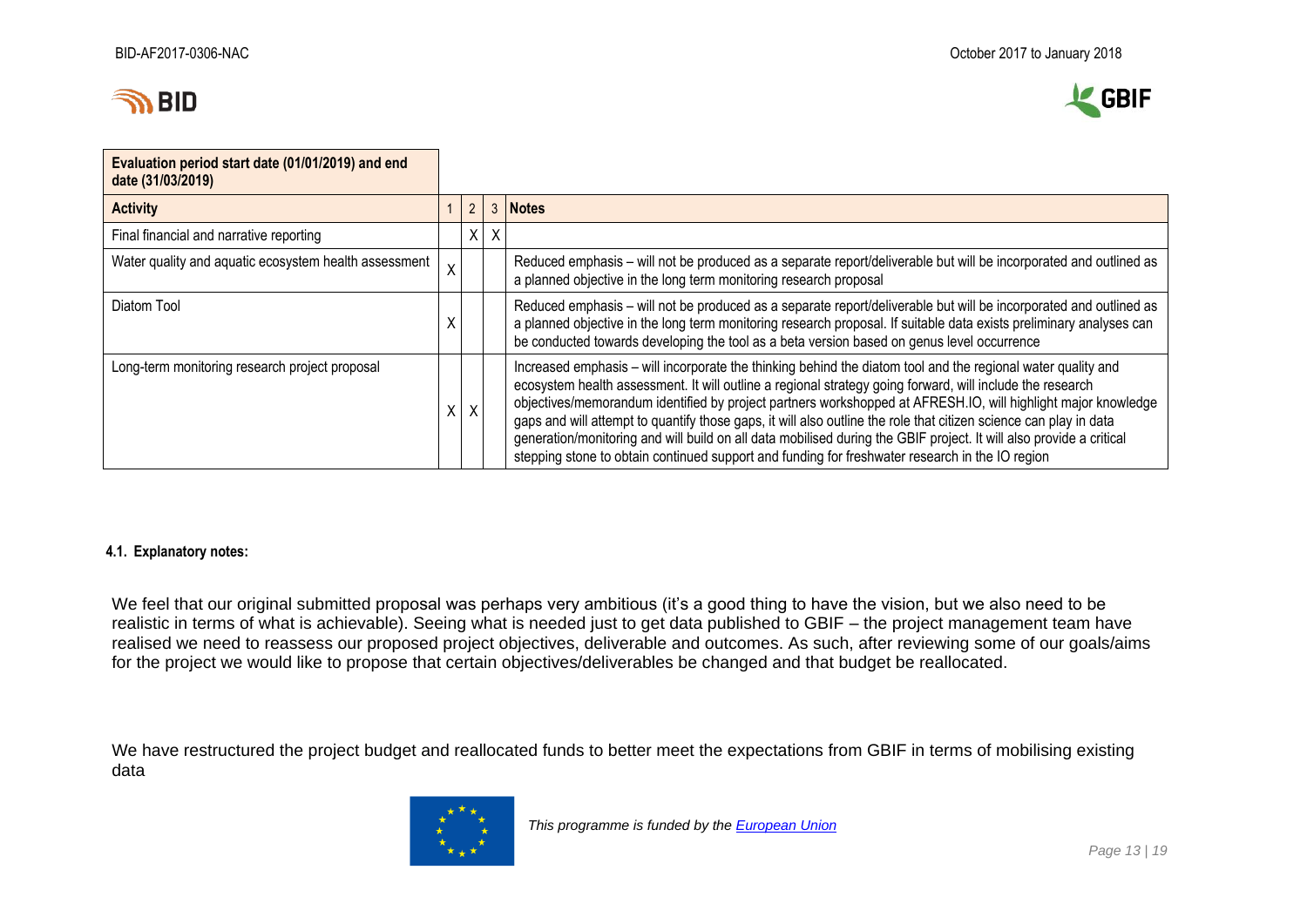# **IN BID**



- a. We have made contact with somebody at the Natural History Museum of London (Dr Ben Price) who has alerted us to the fact that many EPT taxa specimens exist for Madagascar in the museum which have not been captured/digitised. We would like to try and allocate some funding to have a post-doctoral student help use to capture this useful information – this was an expense we had initially not budgeted for but we feel we could allocate more funds to mobilising existing data to support this.
- b. Re-look at funding required for the workshop (especially given the difficulties in finding a suitable venue, accommodation, catering in Madagascar) we have allocated a little more funding up front to cater for flights of project partners/delegates but it is anticipated that delegates will also be able to acquire institutional in-kind funding to offset these costs. If/when that occurs, budget allocated to travel would be freed up and can be reallocated to mobilising existing data.
- c. Reallocate funding for certain deliverables. We would like to reduce the emphasis placed on the National aquatic ecosystem health assessment and the diatom tool as well as reallocate budget to these activities.

A revised budget has been submitted together with this early progress report for the consideration of GBIF.

Changes to other activities are detailed below

**Planning** - Much planning has already taken place but this phase has also been extended given the time/effort required and spent already to make changes to the proposal/budget. We realise too that additional planning will be required for the workshop, post workshop deliverables and towards the project termination date

**Mobilisation of existing data** – We realise now the impetus placed on mobilising existing datasets by GBIF and not trying to collect new data to be mobilised. We had elements of both in our original budget but probably less of a focus on mobilising existing data (as we were unsure of what data was actually in existence) and more of a focus on collecting new data (achieved through volunteer collection efforts, co funding and training at the workshop). We would like to shift the focus more to mobilising existing data (such as the collections in the NHM, Swiss Cantonal museum, Paris, A&M and elsewhere), and keep mobilisation of newly collected data to an added extra as part of the project. An initial data set will be published earlier in the year as per the milestones required by GBIF but data will be added to the initial data set over the course of the project/year.

**Mid-term evaluation & reporting –**Our expenses for the AFRESH.IO workshop are estimated to be around 18000 euros (with a chance that this will be reduced if co-funding is provided for certain delegates flight costs). Given the costs involved, it is proposed that the date of the conference be shifted to ensure that the 3<sup>rd</sup> payment instalment from GBIF can be received (with all supporting reports required submitted) before the AFRESH.IO workshop occurs.

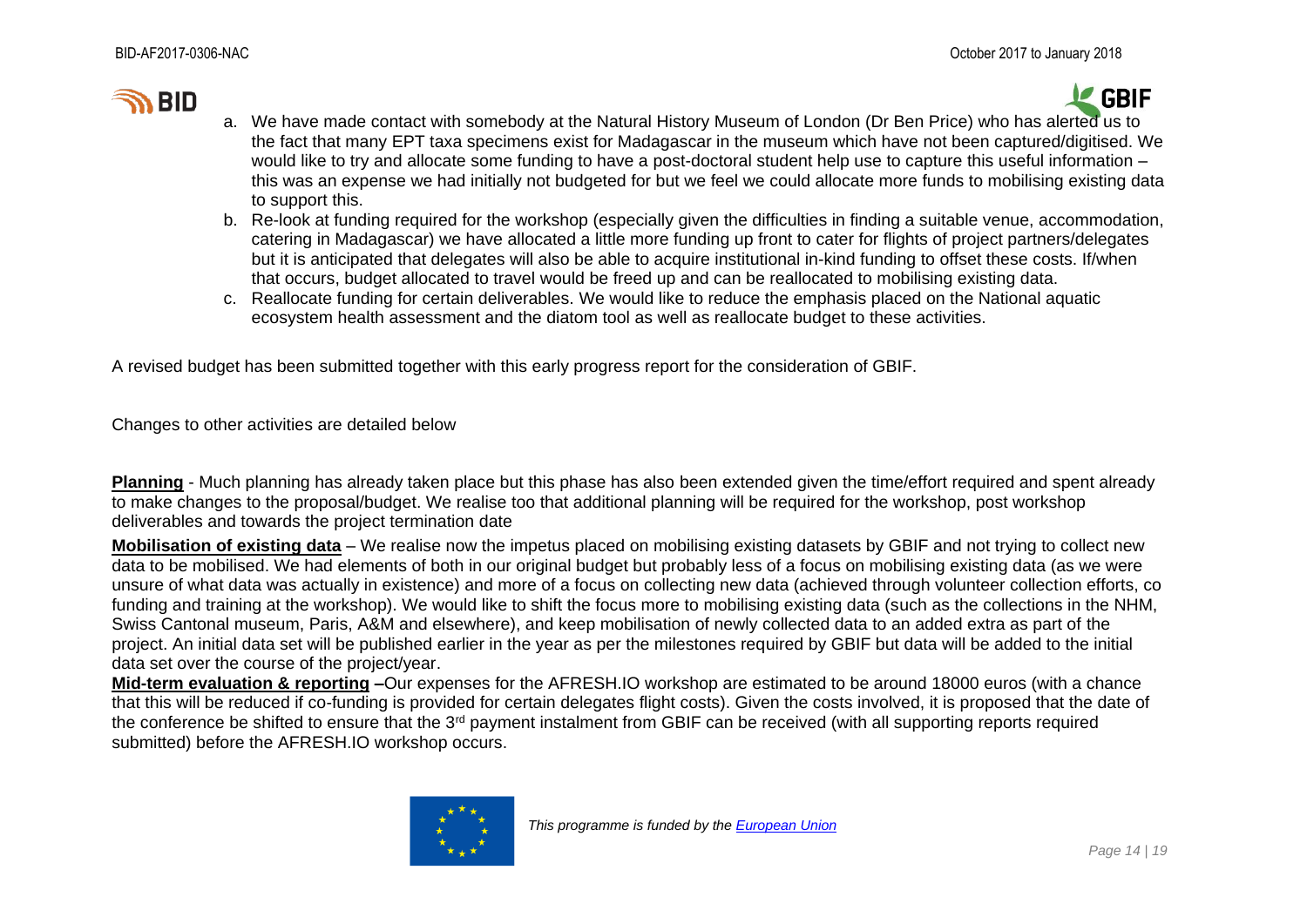#### **GBIF SO BID AFRESH.IO Workshop –** The name of the workshop has been changed from AFRESH 2 to AFRESH.IO. Initially we had planned to have the workshop in April 2018. As mentioned above one of the reasons for shifting it later in the year is related to cash flow and to ensure that the 3<sup>rd</sup> payment instalment is received from GBIF before the workshop is hosted in order to cover costs. Furthermore, finding/organising a suitable and cost effective venue location for the workshop has proven difficult. In order to reduce logistical problems associated with accomodating delegates and in order to reduce costs for flights of attending delegates, a venue near to Antananarivo has been identified. The availability of the venue has had to be considered and July/August has been identified. After much discussion, we feel that if the workshop was to be hosted in April it wouldn't give some our partners enough time to prepare and to organize co-funding from their various institutions to attend. Furthermore, July will be a better time of year to conduct outdoor training exercises/fieldwork than April. As such we have proposed to move the planned workshop 3 months later to July 2018. Dates are busy being finalized taking into consideration the availability of the venue and key project partners.

**Training –** No change apart from the shifted date of the AFRESH.IO workshop. Training will coincide with the workshop.

**Collection / Mobilisation of new data -** The collection and mobilisation of new data has been shifted to coincide with the date of the AFRESH.IO workshop when training on collection will be offered but it has also been extended following the workshop. It is envisaged that the collection and mobilisation of new data will extend beyond the life of the GBIF project. The intention is that during the GBIF project a data set of newly collected organisms is commenced but that the real value of this data set will come with time as project partners continue to contribute through citizen science efforts, but also the through long term monitoring research proposal and additional funding/future years. Importantly, less of a focus has been placed on this activity than was originally envisaged in the initial proposal. We still intend to train delegates who attend our workshop in the collection of EPT taxa and Diatoms and also to hold a co-ordinated voluntary sampling effort to collected new data for the Indian Ocean Region and Madagascar in particular – but these newly collected would be compiled into a separate data set to be uploaded to GBIF /initiated through our project but also to be grown and added to in the future through additional funding. We realise now it is overly ambitious to have newly collected data, identified, digitised, transcribed, captured and compiled into a data set in time such that would be published and form the main focus of the study. It will be viewed as an added extra to the project.

**Quality control –** The quality control period has been extended to cover the revision of mobilised data for the duration of the year and as data is collated and made available for publishing.

**Long-term monitoring research proposal -** Preliminary planning for this activity has already commenced, but the AFRESH I.O workshop will be used to formalise this activity with all project partners together and will be finalised at the project termination date once all data mobilised during the course of the GBIF project have been assessed (The GBIF project in itself will elucidate where additional and specific knowledge gaps exist and will be used to quantify these gaps). This activity will incorporate elements and thinking behind that of the Water quality and aquatic ecosystem health assessment activity as well as the Diatom tool activity.

**Upload data to FIP/GBIF –** Extended slightly earlier in the year to allow for initial data sets to be uploaded as part of GBIF requirements/milestones This activity will occur as data are made available for upload.



 *This programme is funded by the [European Union](http://europa.eu/)*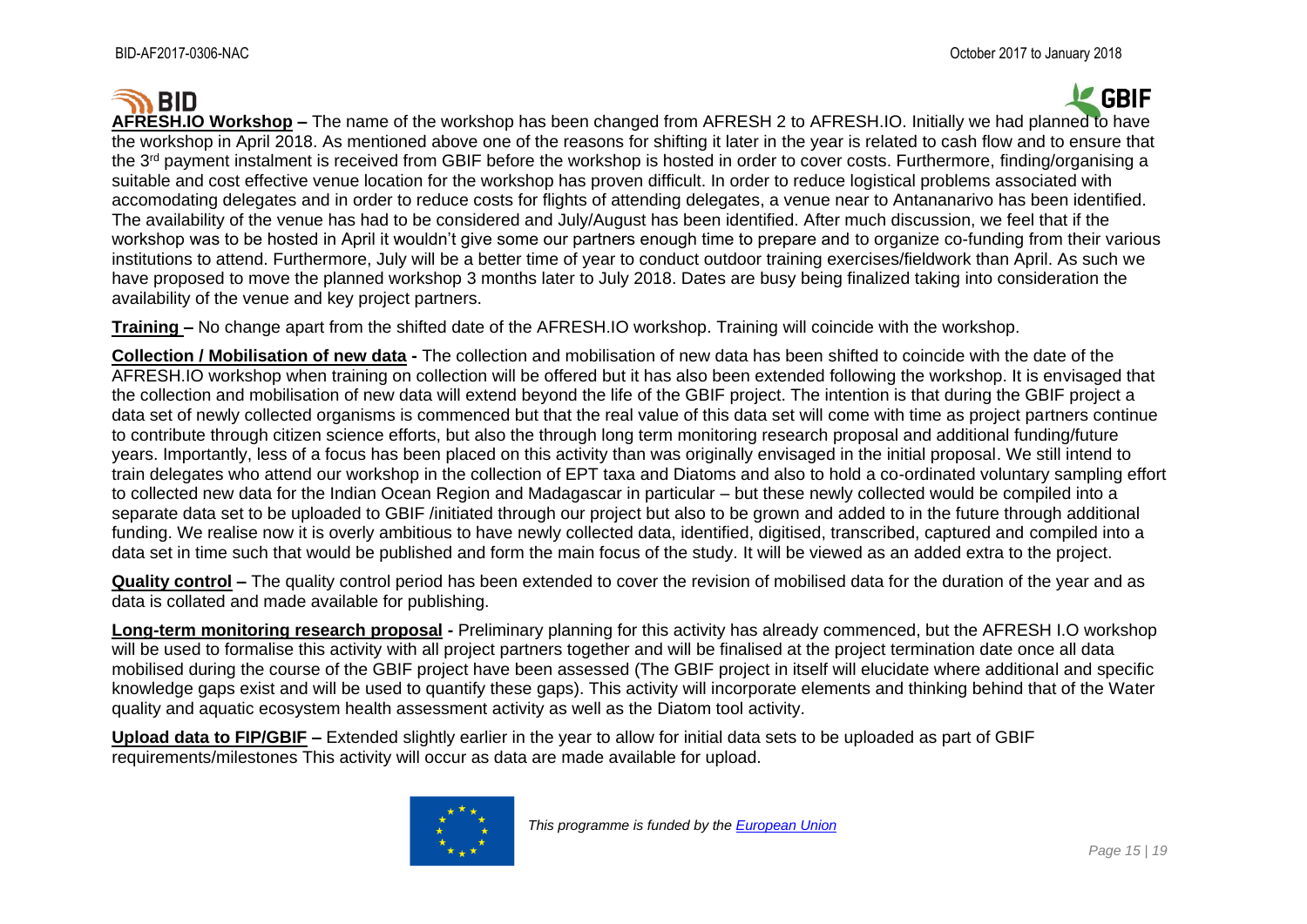# **SO BID**

# **GBIF**

**Water quality and aquatic ecosystem health assessment -** Emphasis on this activity has been reduced as there remains too much uncertainty around the data (quantity & quality) that exists and which will be generated in order to successfully complete/achieve this activity. Instead this component and thinking behind it will be carefully incorporated into the development and formalisation of a long term monitoring research proposal which will chart the way forward for a national assessment to be undertaken. It will highlight/quantify gaps and will draw on all data that has been mobilized during the GBIF project. Budget allocations to this activity have been reallocated accordingly – see attached budget.

**Diatom Tool -** Emphasis on this activity has also been reduced as there remains too much uncertainty around the data (quantity & quality) that exists and which will be generated in order to successfully complete/achieve this activity. Instead this component and thinking behind it will be carefully incorporated into the development and formalisation of a long term monitoring research proposal. Budget allocations to this activity have also been reallocated accordingly. If suitable data exists/or is mobilised preliminary analyses can be conducted towards developing the tool as a beta version based on genus level occurrence

**Open Data -** The provision of open access and free to use data will remain a priority throughout the project and will apply as soon as data are made available for publishing.

We would also like to point out that the co-funding offered by ISSEDD has been reduced to 2000 Euros from 3000 euros, this is largely because the workshop will not be held in Toamasina. Part of the in-kind co-funding was taking into consideration the use of University of Toamasina/ISSEDD facilities for free. As the workshop venue has been moved this in-kind cofounding has been reduced. It now largely reflects in-kind cofounding for man hours.

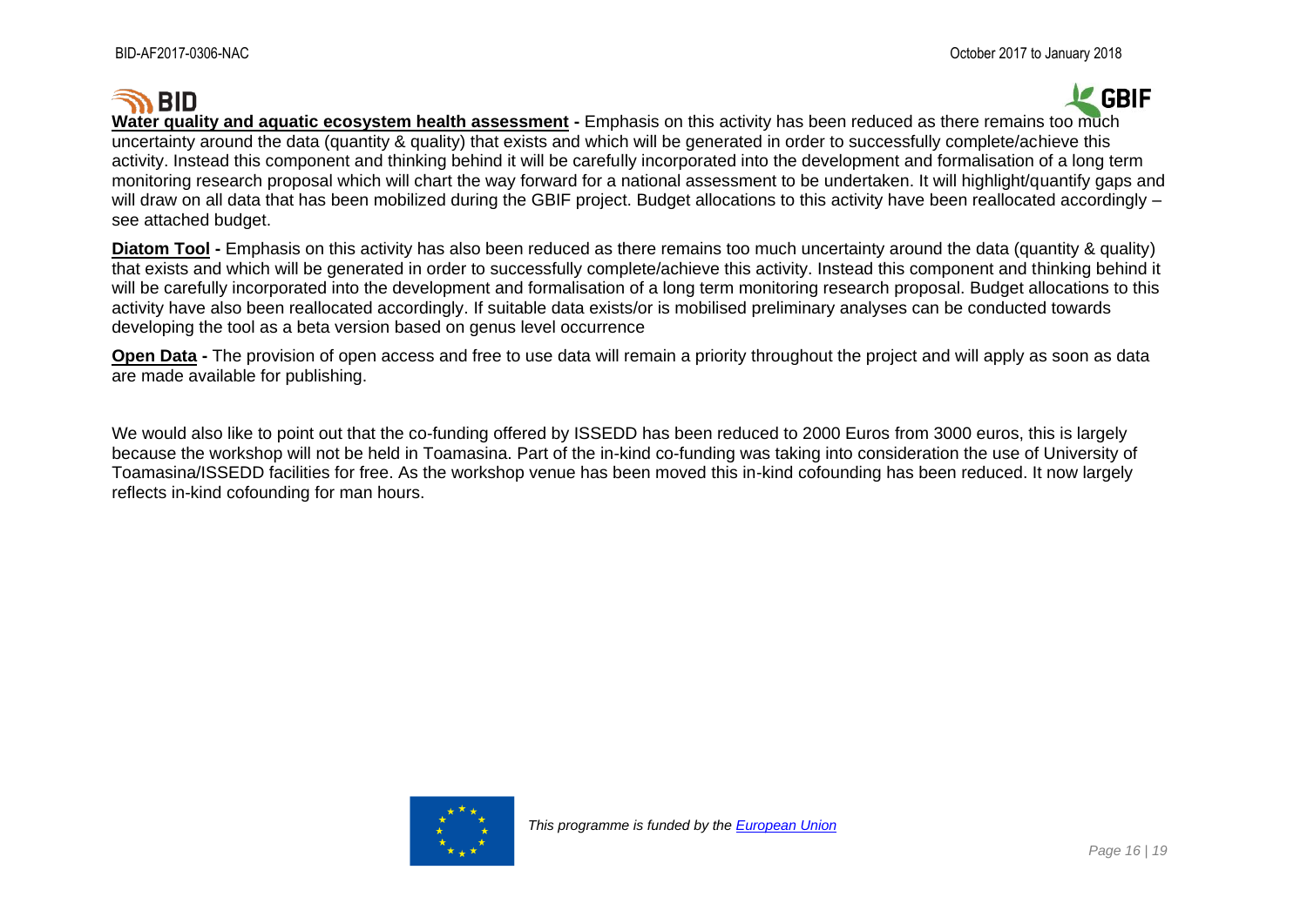



## <span id="page-16-0"></span>**5. Beneficiaries/affiliated entities and other cooperation**

### **5.1. Relationship with project partners**

*Please describe the relationship between your project coordinating team/institution and your project partners, and with any other organisations involved in implementing your BID project.*

A good relationship has been established with the GBIF secretariat training team (Maheva and co) and Dr Vere Ross-Gillespie. Our project mentor Andry Jean Marc Rakotomanjaka – GBIF BID project mentor has met both Dr Miasa Eustache and Dr Vere Ross-Gillespie (Project management/Coordination) in person both in Madagascar and Cape Town respectively. The relationship between the project management institution and coordination team (GT, ISSEDD, CNRE and the GBIF project mentor Andry) is good and despite language differences being tricky (French and English), communication is being facilitated through translations with Andry (via Skype and separate phone calls) and also via google translate.

Skype teleconferences have been held with project management/coordination and specific partners/affiliations (BOKU, NHM – London, Albany Museum) while e-mails have been circulated via project management to all partners. The coordination team (GT) has a good working relationship (and a personal friendship with members of the Swiss Cantonal Museum, Albany museum, TBA, University of North West) while project management ISSEDD has personal friendship with members of CNRE and the project mentor Andry. Project partners on the ground (REEF and Diospyros have not yet been personally introduced to other project partners – this will be achieved through skype and then the AFRESH.IO workshop in Madagascar).

The relationship between the project coordination/management team with the other partners can be described as being good, but has been largely limited to e-mail communication up to this point. A full skype teleconference has been planned to relay items discussed/presented in this first progress report, as agreed upon by project management.

### **5.2. Links to other projects and actions**

*Where applicable, outline any links and synergies you have developed with other actions, e.g. GBIF nodes, other BID funded projects, etc. If your organization has received previous grants in view of strengthening the same target group, to what extent has your BID project been able to build upon/complement the previous project(s) ?*

We have established a link with Brian Fisher and the African Insect Atlas Project and also other freshwater entomology experts Dr Helen Barber James (Albany Museum) and KD Dijkstra from the Naturalis Foundation (Netherlands). Both Helen and KD are visiting Brian in Jan/Feb 2018 and will be closely associated to the AFRESH.IO workshop we plan on hosting in Madagascar. Our workshop is planned to be hosted at the Madagascar Biodiversity Centre (where Brian Fisher's team is located), thanks to Brian's generosity and enthusiasm. We hope to reciprocate the same enthusiasm for entomology and we intend to contribute some freshwater knowledge to the Insect Atlas Project over the long term. Our project lead in Madagascar Dr Miasa Eustache will be meeting Brian Fisher in person in the next week or so, so further ties and networking opportunities can be cemented in place for the future. Miasa is negotiating other meetings (next Friday) with some entomologist teams from Ankatso University (Antananarivo), from Mahajanga University (West of Madagascar) and from Toliara IHSM University (South of Madagascar) to expand our field actions in the future and in the long term.

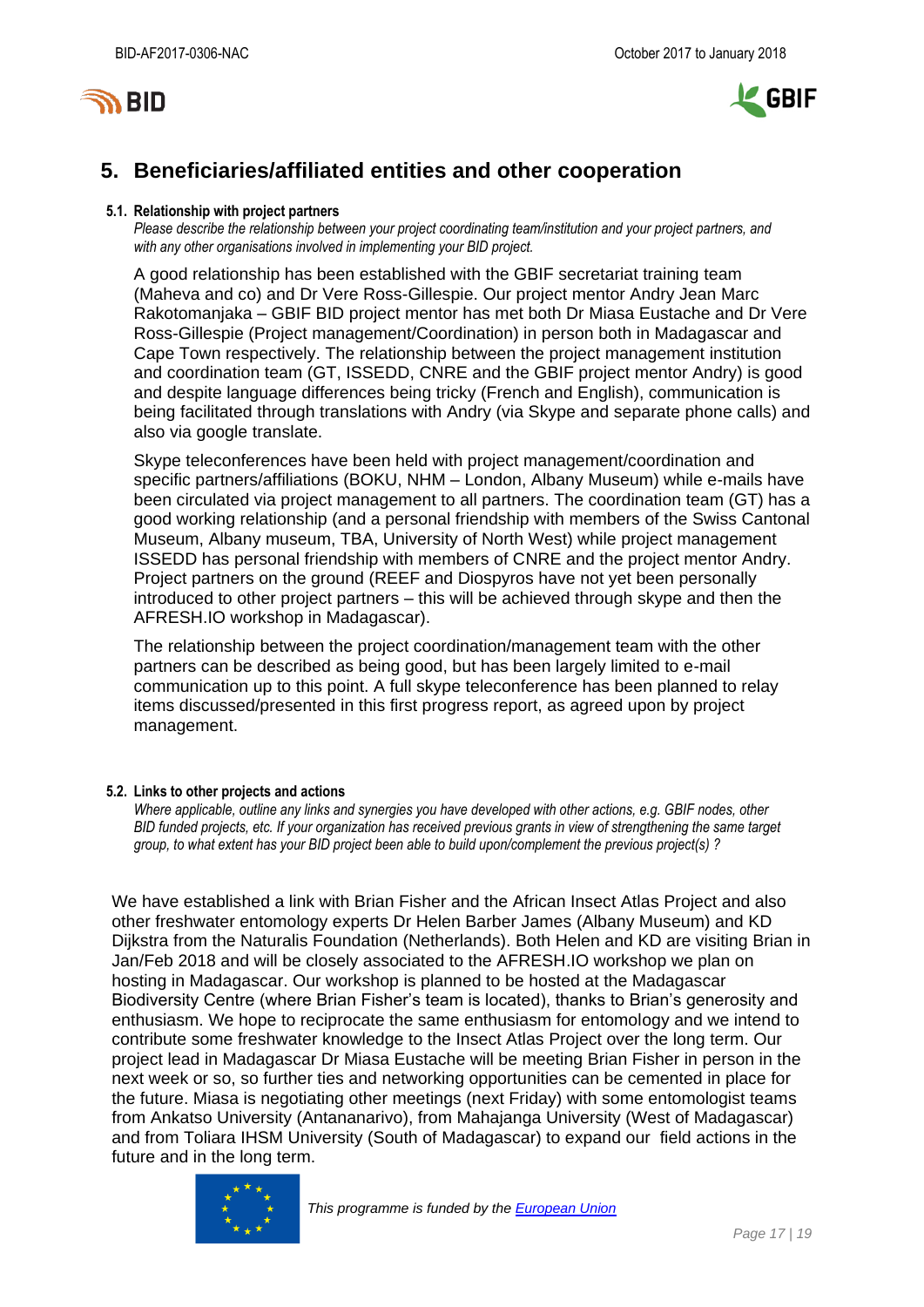



Dr Miasa Eustache (project lead) has also established personal communication with Mr Herinaina Ramanankierana at CNRE (the host institute for the MadBIF node). It is planned that Mr Herinaina attends the AFRESH.IO workshop together with Andry Jean-Marc Rakotomanjaka – if possible

Links have been established with the Natural History Museum London NHM Curator Dr Benjamin Price and Post-Doctoral Student Dr Lyndall Pereira-Da-Conceicoa. Both Ben and Lyndall were involved in AFRESH 1 and are colleagues of staff at GroundTruth, Albany Museum and certain other project partners. While NHM were not originally included as partners of the original proposal, budget has been shuffled and more has been allocated to the mobilization of existing data which can now be directed to Lyndall and Ben who will contribute greatly to improving the datasets (by providing data held by NHM that is previously unpublished). Further links with Texas A&M and the natural history museum in Paris are in the process of being established.

### <span id="page-17-0"></span>**6. Visibility**

*Please refer to th[e BID guidelines.](http://bid.gbif.org/en/community/communication-guidelines/)*

**6.1. Visibility of the BID project**

*How is the visibility of your BID project being ensured?*

#### **Short summary**

The start of the project has been slow and we are reshuffling some of our original objectives and budget. We will ensure that project activities (with due warning) will be posted on the GBIF website with our project.

The GroundTruth website has been updated to host a separate linked page to the GBIF project and a brief blurb of the project and details of the AFRESH workshop and planned knowledge dissemination activities

Astrid Schmidt-Kloiber and ISSEDD will produce a similar page on the FIP platform website and ISSEDD institution website respectively. Several researches and PhD students will visit these sites.

### **Sources of verification**

Link to GroundTruth Website with new article regarding GBIF Project - [http://www.groundtruth.co.za/research](http://www.groundtruth.co.za/research-projects/2018/1/29/the-forgotten-african-islands)[projects/2018/1/29/the-forgotten-african-islands](http://www.groundtruth.co.za/research-projects/2018/1/29/the-forgotten-african-islands)

Update to GBIF Website (regarding project information & events) will be provided shortly with new article regarding GBIF Project

Link to FIP website with new article regarding GBIF Project – will be provided shortly

### **6.2. Visibility of the EU contribution**

*How is the visibility of the EU contribution being ensured within your project implementation?*

**Short summary**